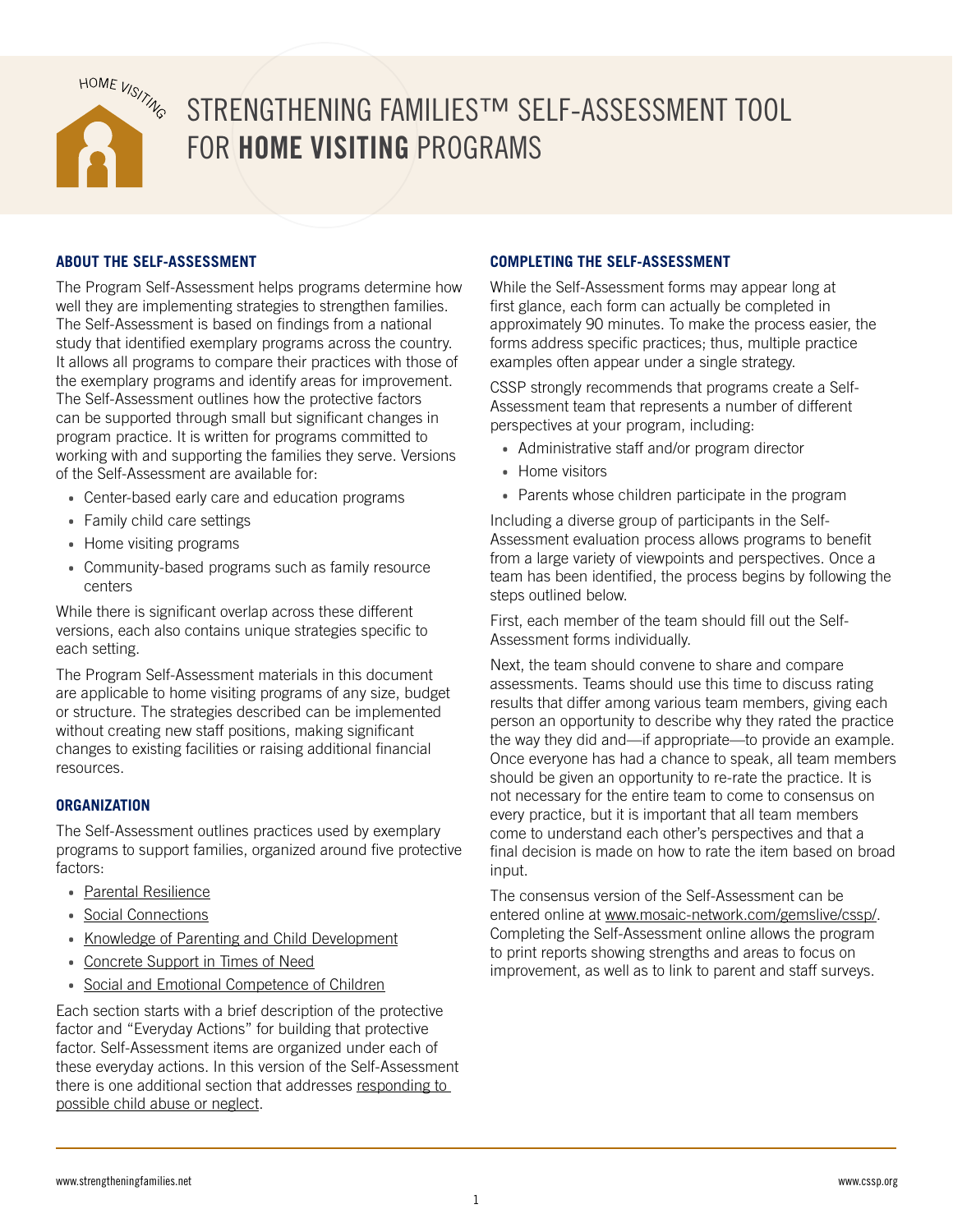

#### **CREATING AN ACTION PLAN**

Once all team members have re-rated the practices, the team should identify areas where the program scored highly. Next, the team should create a sustainability plan to keep these areas strong. In developing a sustainability plan for each successful area, teams should be sure to specify:

- Key reasons for success in the area
- What needs to be done to ensure continued strength in the area
- Who will be responsible for maintaining successful outcomes in the area

Next, the team should highlight practice areas that a majority of the team rated poorly. While we encourage programs to work on each of these areas eventually, the team can begin by deciding whether each poorly rated practice should be addressed (1) immediately, (2) over time, or (3) not at all. Again, teams should allow time for discussion and

reevaluation if/when team members disagree on practice ratings. When a majority of team members identify items that should be addressed immediately, teams should brainstorm plans to improve associated area outcomes. Teams should be sure to specify:

- The expected results
- All required resources (including staff hour costs)
- A timeline for achieving the desired results
- Who is responsible for each action step
- Check-in points for monitoring implementation progress
- How and when longer term action steps will be addressed/implemented

*The development of this tool was informed by the work of home visiting coalitions in Florida and Georgia, who each adapted a previous version of the Strengthening Families Self-Assessment tool to apply specifically to home visiting programs. CSSP would like to thank them for sharing their work and their leadership in this area.*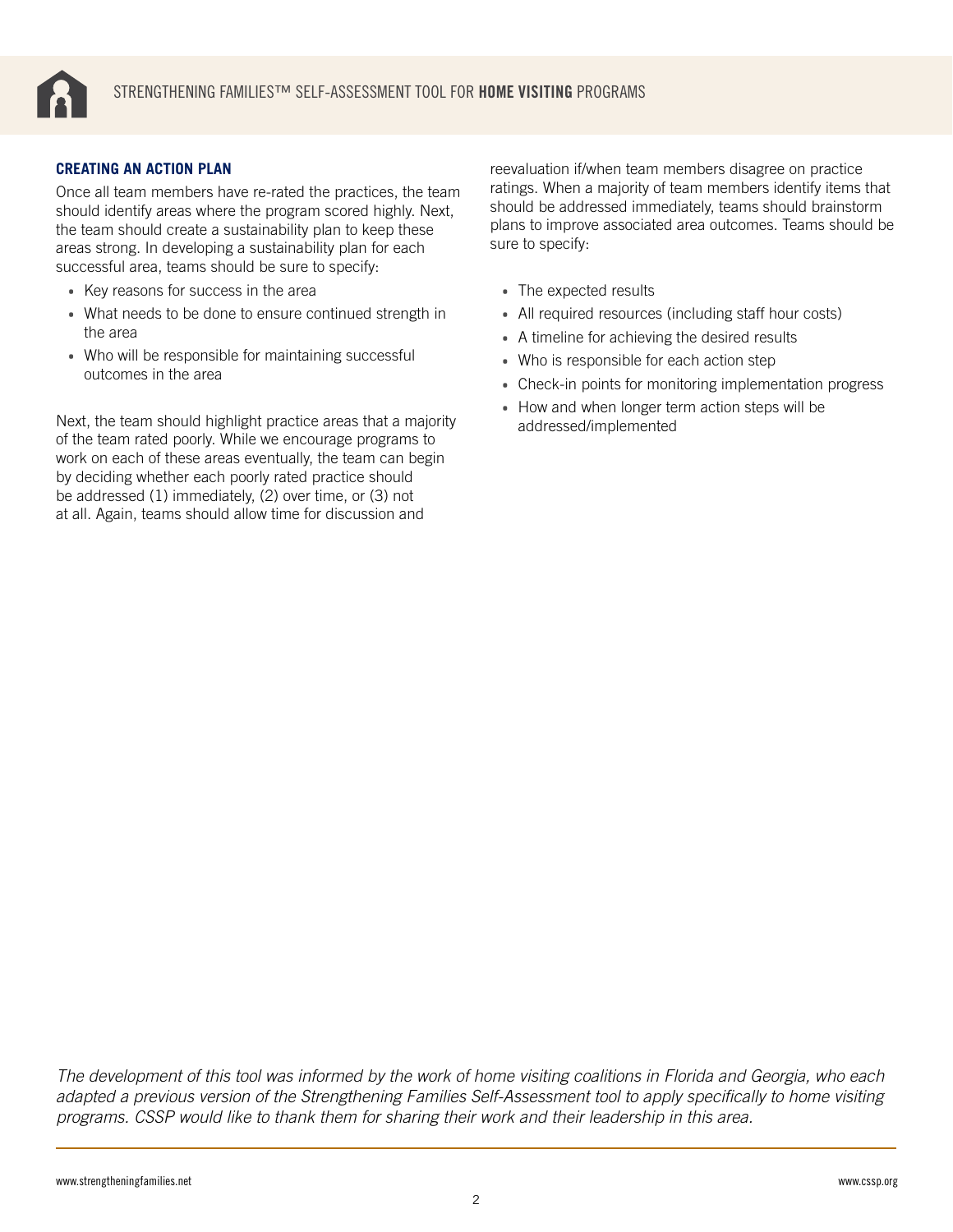<span id="page-2-0"></span>

#### **PARENTAL RESILIENCE**

Being a parent can be a very rewarding and joyful experience. But being a parent can also come with its share of stress. Parental resilience is the process of calling forth one's inner strength to proactively manage stress, meet personal/family challenges and be able to function well. Parental resilience includes the ability to provide nurturing and supportive care to one's child, even when faced with challenges, adversity or trauma. Programs can provide a variety of resources for families to help build and support parental resilience—all with low or no-cost to the program. For example, programs can:

- Demonstrate in multiple ways that parents are valued
- Honor each family's race, language, culture, history and approach to parenting
- Encourage parents to manage stress effectively
- Support parents as decision-makers and help build decision-making and leadership skills
- Help parents understand how to buffer their child during stressful times

When supported by program policies, staff can employ these concrete, everyday actions to help families reduce personal/ parental stress and gain confidence in their ability to overcome challenges.

| St. Neither ages not disagree<br>1. Strongth disastee<br>St. Strongly agree<br>Not Applicable<br><b>PARENTAL RESILIENCE: SELF-ASSESSMENT ITEMS</b><br>A: Agree<br>How do programs demonstrate that parents are valued? |                                                                                                                                                                                                                                           |  |  |  |  |  |  |                 |  |  |
|------------------------------------------------------------------------------------------------------------------------------------------------------------------------------------------------------------------------|-------------------------------------------------------------------------------------------------------------------------------------------------------------------------------------------------------------------------------------------|--|--|--|--|--|--|-----------------|--|--|
|                                                                                                                                                                                                                        |                                                                                                                                                                                                                                           |  |  |  |  |  |  | <b>Comments</b> |  |  |
| practices and informal communication.                                                                                                                                                                                  | 1.1 Staff strive to recognize and affirm the central role of parents in their<br>children's lives through every interaction with families including policies,                                                                             |  |  |  |  |  |  |                 |  |  |
| 1.2 The program has<br>multiple avenues for<br>regular communication with<br>families.                                                                                                                                 | 1.2.1 The program provides an<br>orientation for families about the program<br>philosophy, goals and objectives.                                                                                                                          |  |  |  |  |  |  |                 |  |  |
|                                                                                                                                                                                                                        | 1.2.2 Home visitors use a variety of meth-<br>ods (e.g., new family orientations, individual<br>conversations, written questionnaires), to<br>provide information and gather input from<br>families about activities throughout the year. |  |  |  |  |  |  |                 |  |  |
|                                                                                                                                                                                                                        | 1.2.3 Home visitors regularly ask parents<br>about their observations of their child.                                                                                                                                                     |  |  |  |  |  |  |                 |  |  |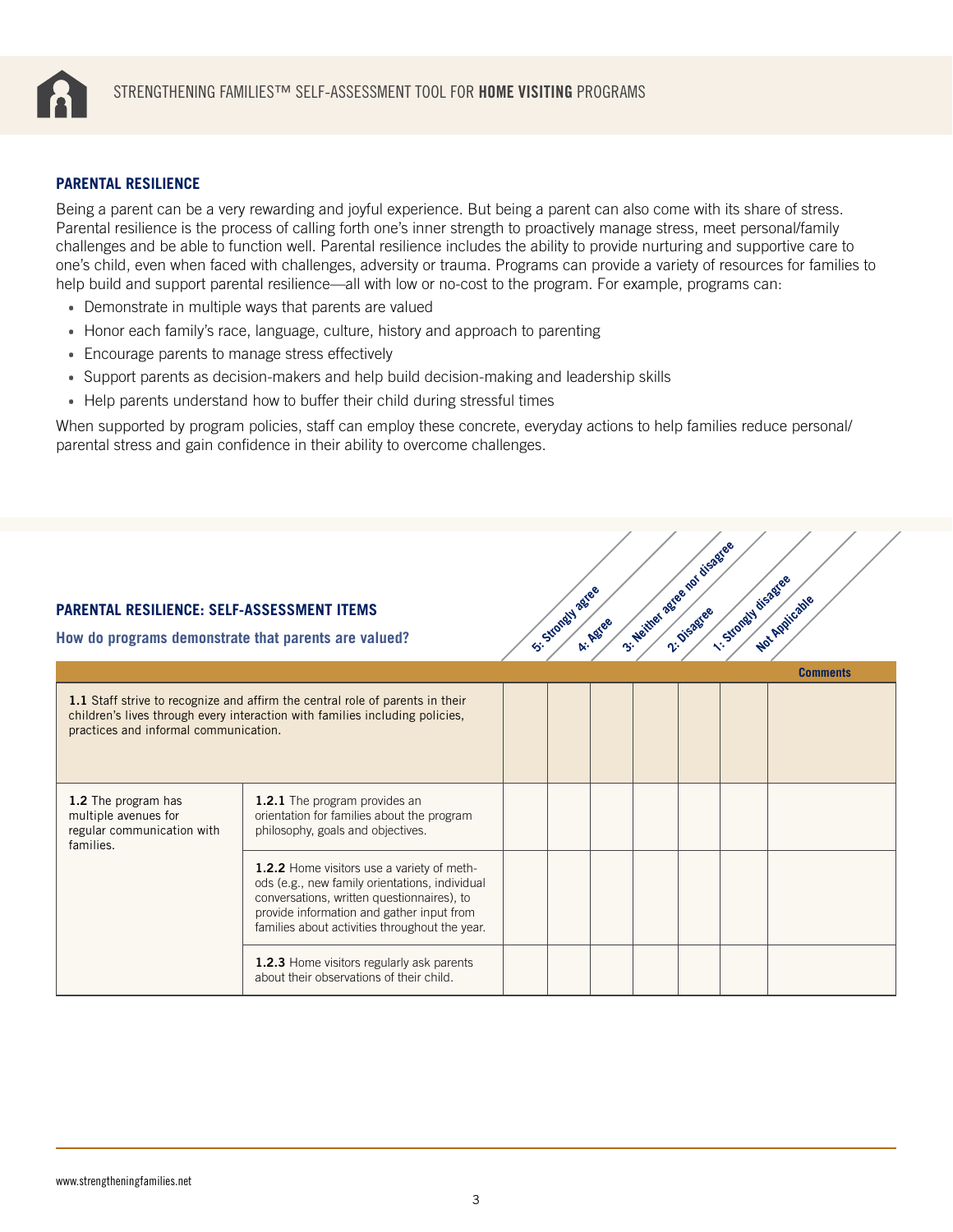

| <b>PARENTAL RESILIENCE: SELF-ASSESSMENT ITEMS</b><br>How do programs demonstrate that parents are valued? |                                                                                                                                                                                                                                                            | S .: Strongly agree | A: Agree | 3- Neither actes not disc. | 1. Strongth disagree | Not Applicable  |
|-----------------------------------------------------------------------------------------------------------|------------------------------------------------------------------------------------------------------------------------------------------------------------------------------------------------------------------------------------------------------------|---------------------|----------|----------------------------|----------------------|-----------------|
|                                                                                                           |                                                                                                                                                                                                                                                            |                     |          |                            |                      | <b>Comments</b> |
| 1.3 Home visitors develop<br>mutually respectful<br>relationships with all family<br>members by:          | 1.3.1 Taking time to get to know family<br>members individually, by name.                                                                                                                                                                                  |                     |          |                            |                      |                 |
|                                                                                                           | 1.3.2 Offering activities to address the spe-<br>cific interests and needs of fathers, mothers<br>and other family members.                                                                                                                                |                     |          |                            |                      |                 |
|                                                                                                           | 1.3.3 Listening and learning about their<br>interests, current activities, hopes and ex-<br>pectations for themselves and their children.                                                                                                                  |                     |          |                            |                      |                 |
|                                                                                                           | 1.3.4 Regularly inquiring about what is<br>happening in their lives.                                                                                                                                                                                       |                     |          |                            |                      |                 |
|                                                                                                           | 1.3.5 Providing emotional support and<br>encouragement.                                                                                                                                                                                                    |                     |          |                            |                      |                 |
|                                                                                                           | 1.3.6 Sharing appropriate information about<br>themselves.                                                                                                                                                                                                 |                     |          |                            |                      |                 |
|                                                                                                           | 1.3.7 Recognizing and acknowledging their<br>strengths, efforts and contributions.                                                                                                                                                                         |                     |          |                            |                      |                 |
|                                                                                                           | 1.3.8 Taking time to understand the com-<br>plex needs of individual family members,<br>such as navigating child custody or the<br>child support system, playing dual roles in a<br>single-parent household or having children<br>with different partners. |                     |          |                            |                      |                 |

3: Neither agreeable as disagreee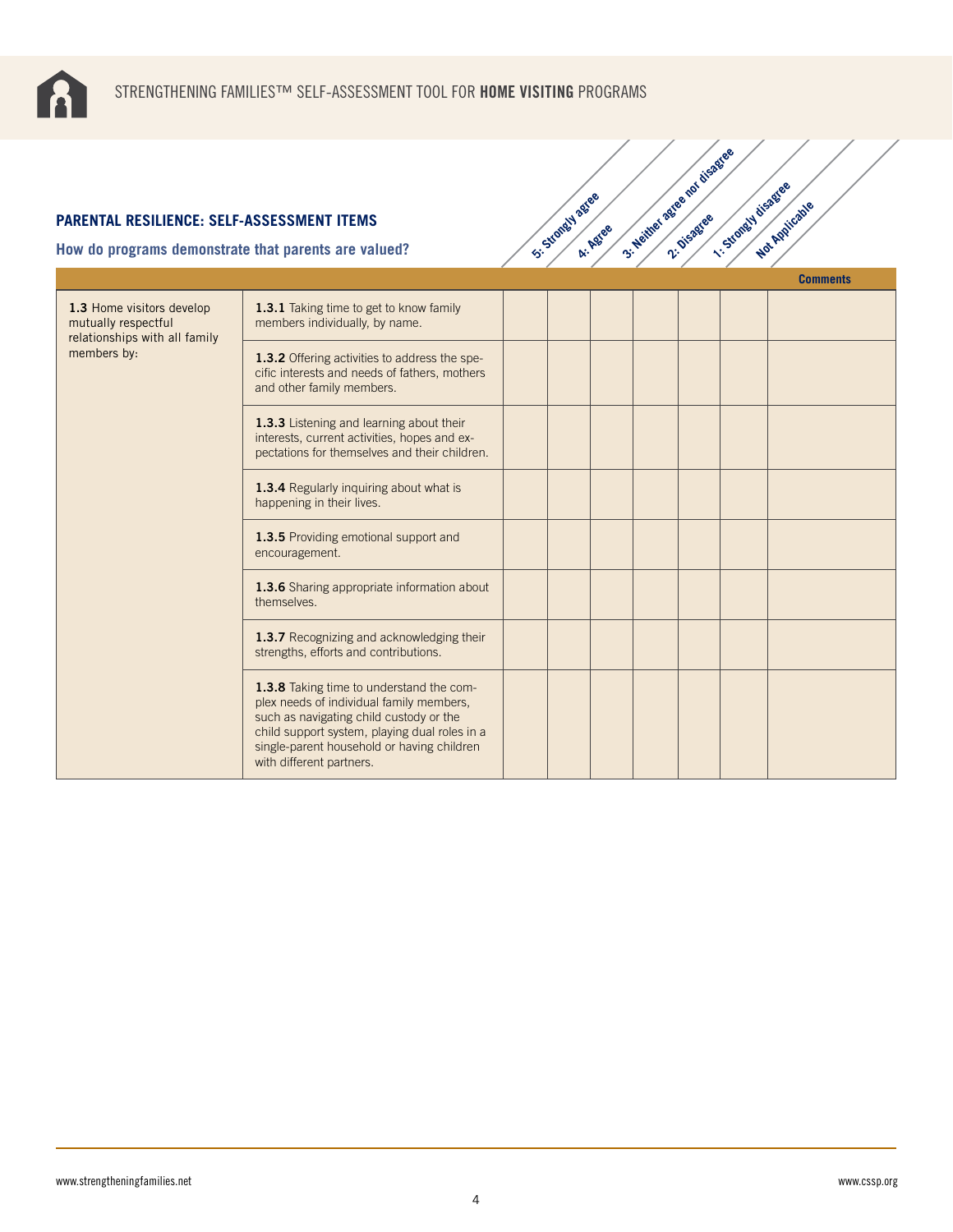

| <b>PARENTAL RESILIENCE: SELF-ASSESSMENT ITEMS</b><br>How do programs demonstrate that parents are valued? |                                                                                                                                                                                                    | St. Stoney agree | A: Agree | 3- Neilher agree not disage | 1. Strongy disagree | Not Applicable  |
|-----------------------------------------------------------------------------------------------------------|----------------------------------------------------------------------------------------------------------------------------------------------------------------------------------------------------|------------------|----------|-----------------------------|---------------------|-----------------|
|                                                                                                           |                                                                                                                                                                                                    |                  |          |                             |                     | <b>Comments</b> |
| 1.4 Home visitors show that<br>they value fathers and are<br>sensitive to their unique<br>needs by:       | 1.4.1 Using intake forms, applications and<br>surveys that are gender-neutral.                                                                                                                     |                  |          |                             |                     |                 |
|                                                                                                           | 1.4.2 Taking part in periodic training on un-<br>derstanding and appreciating fathers' needs<br>and parenting.                                                                                     |                  |          |                             |                     |                 |
|                                                                                                           | 1.4.3 Providing information specific to<br>fathers/male family members.                                                                                                                            |                  |          |                             |                     |                 |
|                                                                                                           | 1.4.4 Providing peer activities or services<br>that are man-to-man, father-to-father.                                                                                                              |                  |          |                             |                     |                 |
|                                                                                                           | 1.4.5 Establishing ongoing partnerships<br>with community resources that provide<br>services to fathers.                                                                                           |                  |          |                             |                     |                 |
|                                                                                                           | 1.4.6 Inviting fathers to attend programs<br>and working to engage them in activities.                                                                                                             |                  |          |                             |                     |                 |
|                                                                                                           | 1.4.7 Being aware of barriers that limit<br>father involvement, such as a difficult<br>relationship with the child's mother, lack of<br>information or a non-custodial relationship<br>with child. |                  |          |                             |                     |                 |
|                                                                                                           | 1.4.8 Encouraging fathers and male family<br>members to engage in all aspects of the pro-<br>gram, including taking on leadership roles.                                                           |                  |          |                             |                     |                 |

3: Neither agree nor disagree<br>2: Neither agreement is sold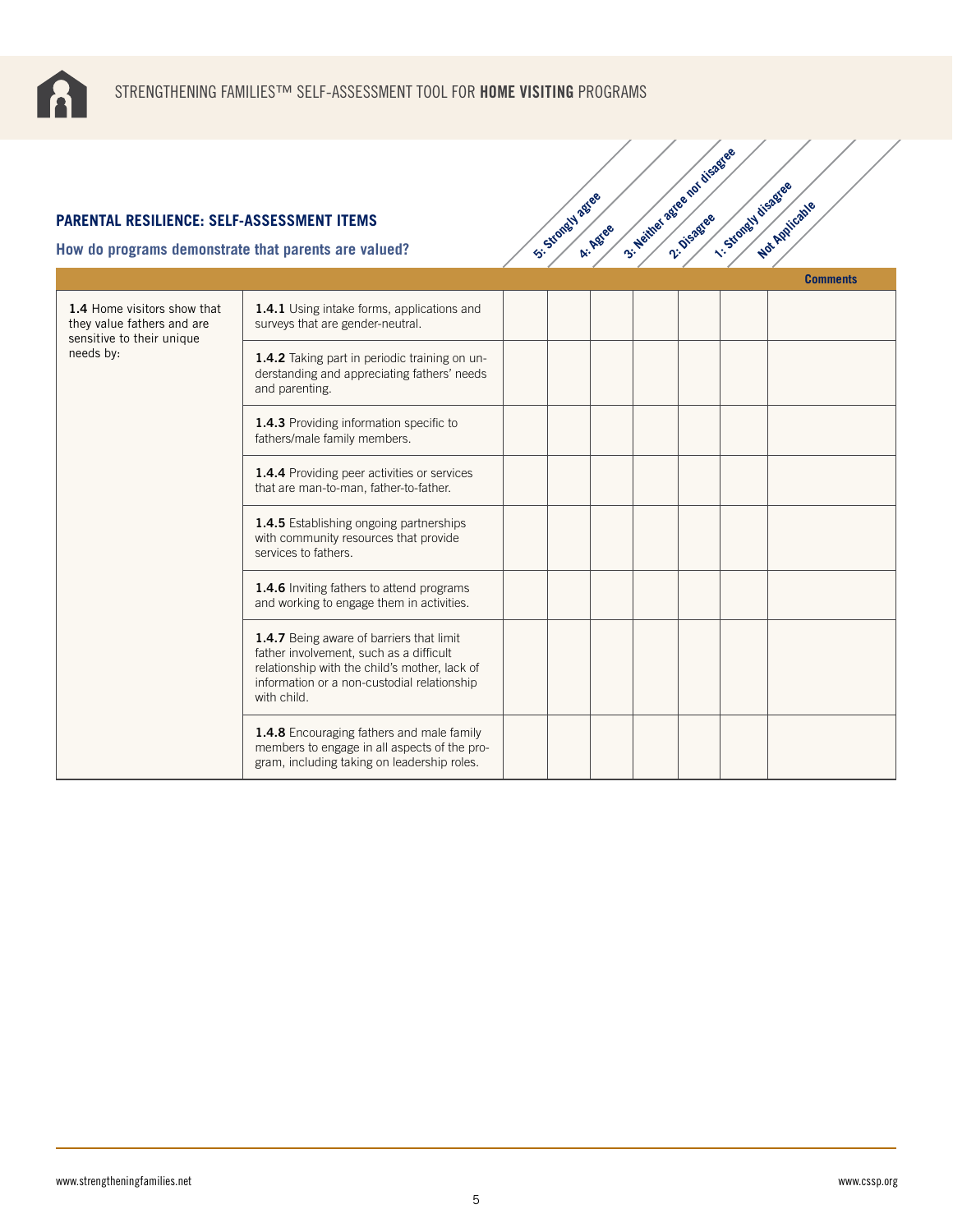

| <b>PARENTAL RESILIENCE: SELF-ASSESSMENT ITEMS</b><br>How do programs honor each family's race, language,<br>culture, history and approach to parenting?                                                                                                                   |                                                                                                                                                                                                                                                                                                                           | Si-Stratch Agree | A: Agree | 3- Neither agree not disage | 1-Strategy disastee | Not Applicable  |  |
|---------------------------------------------------------------------------------------------------------------------------------------------------------------------------------------------------------------------------------------------------------------------------|---------------------------------------------------------------------------------------------------------------------------------------------------------------------------------------------------------------------------------------------------------------------------------------------------------------------------|------------------|----------|-----------------------------|---------------------|-----------------|--|
|                                                                                                                                                                                                                                                                           |                                                                                                                                                                                                                                                                                                                           |                  |          |                             |                     | <b>Comments</b> |  |
| 1.5 Home visitors ensure<br>that all families, regardless<br>of family structure; socioeco-<br>nomic, racial, religious and<br>cultural backgrounds; gender;<br>sexual orientation; abilities;<br>or preferred language are<br>included in all aspects of the<br>program: | 1.5.1 Home visitors are trained to be knowl-<br>edgeable about the parenting practices and<br>approaches to family decision-making of<br>different cultural and ethnic groups (includ-<br>ing the role of fathers, grandparents and<br>extended family members in parenting and<br>the transmission of cultural beliefs). |                  |          |                             |                     |                 |  |
|                                                                                                                                                                                                                                                                           | 1.5.2 Home visitors gather information<br>about family interests, beliefs and expecta-<br>tions, including those relating to the child's<br>culture and language development, and<br>seek to partner with families in incorporating<br>those features into program activities and<br>structure.                           |                  |          |                             |                     |                 |  |
|                                                                                                                                                                                                                                                                           | 1.5.3 Home visitors encourage parents<br>to share their skills, talents and cultural<br>traditions with their children.                                                                                                                                                                                                   |                  |          |                             |                     |                 |  |
|                                                                                                                                                                                                                                                                           | 1.5.4 Home visitors recognize that many<br>cultures extend parenting responsibilities<br>to other family members and respond<br>accordingly.                                                                                                                                                                              |                  |          |                             |                     |                 |  |
|                                                                                                                                                                                                                                                                           | 1.5.5 The program displays diverse families<br>and family structures in books and program<br>materials.                                                                                                                                                                                                                   |                  |          |                             |                     |                 |  |
| 1.6 An effort is made to<br>ensure that program<br>information and outreach                                                                                                                                                                                               | 1.6.1 Translated, whenever possible, into<br>the language(s) spoken by all families in the<br>program.                                                                                                                                                                                                                    |                  |          |                             |                     |                 |  |
| materials are linguistically<br>and culturally appropriate.<br>Materials are:                                                                                                                                                                                             | 1.6.2 Reviewed by a Parent Advisory<br>Committee to ensure that they are culturally<br>relevant and linguistically accessible to all<br>families in the program.                                                                                                                                                          |                  |          |                             |                     |                 |  |
|                                                                                                                                                                                                                                                                           | 1.6.3 Designed to reflect the culture(s) of<br>the program participants.                                                                                                                                                                                                                                                  |                  |          |                             |                     |                 |  |

3: Neither agree nor disagree<br>2: Neither agreement is sold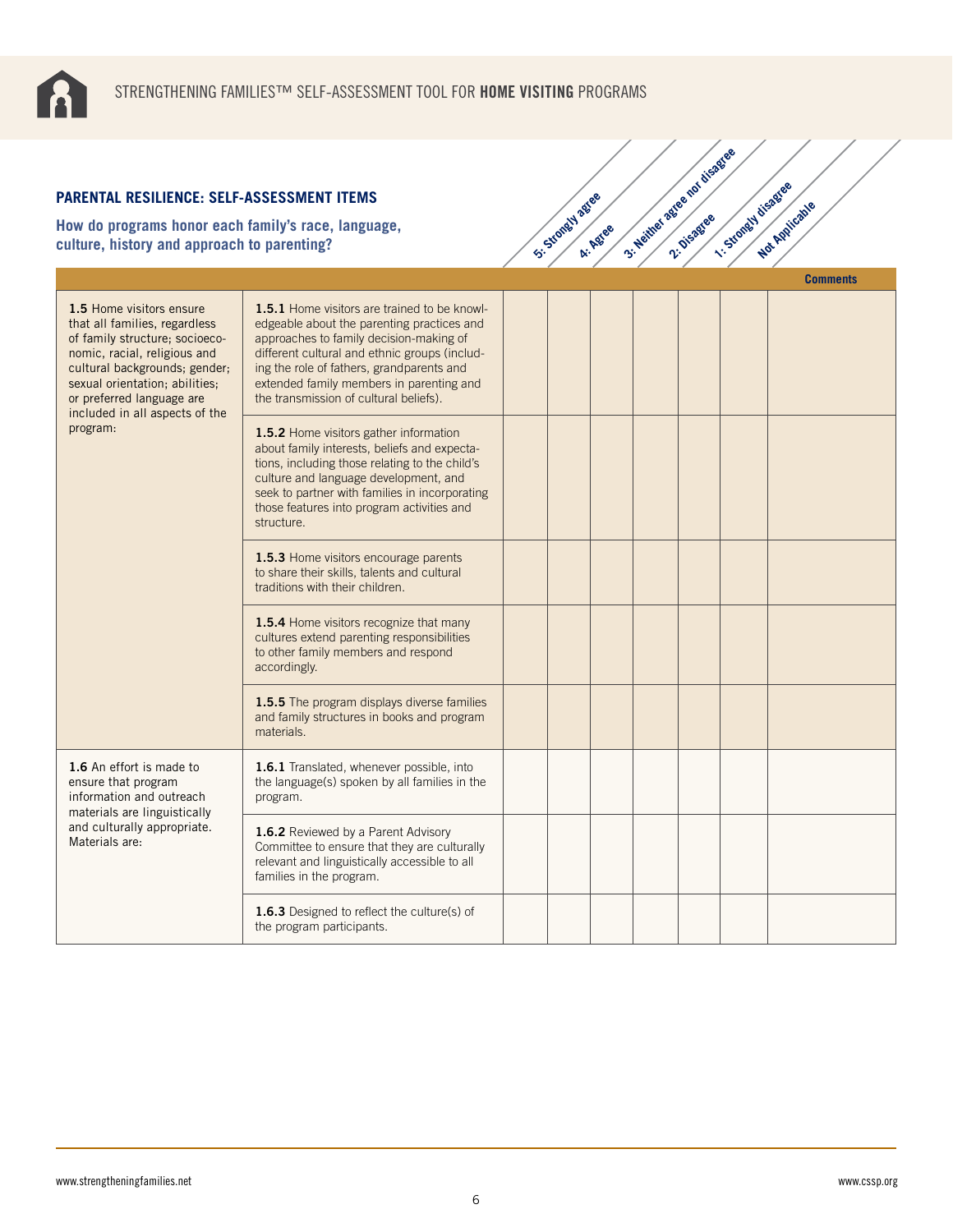

| PARENTAL RESILIENCE: SELF-ASSESSMENT ITEMS<br>low do programs demonstrate that parents are valued?                                  |                                                                                                                                                                                                                                           | St. Standy agree | A: Agree | 3- Neither agree not disage | 1-Strongy disagee | Not Applicable  |
|-------------------------------------------------------------------------------------------------------------------------------------|-------------------------------------------------------------------------------------------------------------------------------------------------------------------------------------------------------------------------------------------|------------------|----------|-----------------------------|-------------------|-----------------|
|                                                                                                                                     |                                                                                                                                                                                                                                           |                  |          |                             |                   | <b>Comments</b> |
| 1.7 As a part of staff<br>orientation and ongoing<br>staff development, home<br>visitors regularly have                             | 1.7.1 Inviting partner organizations to<br>provide workshops for staff on working with<br>diverse families.                                                                                                                               |                  |          |                             |                   |                 |
| opportunities to develop<br>skills and knowledge to<br>work effectively with diverse<br>families. Staff development<br>may include: | 1.7.2 Coordinating site visits at organiza-<br>tions that serve different populations so that<br>home visitors can learn how to best serve<br>various populations.                                                                        |                  |          |                             |                   |                 |
|                                                                                                                                     | 1.7.3 Facilitating discussions to help staff<br>members understand and appreciate their<br>culturally different communication styles.                                                                                                     |                  |          |                             |                   |                 |
|                                                                                                                                     | 1.7.4 Familiarizing staff with the meaning<br>and significance of race and racism for<br>families and community institutions.                                                                                                             |                  |          |                             |                   |                 |
| 1.8 The program seeks to<br>reflect the community and<br>families it serves by:                                                     | 1.8.1 Intentionally recruiting and employing<br>staff members who reflect the diversity<br>of the families in the program and who<br>effectively work with the population of<br>families in the program.                                  |                  |          |                             |                   |                 |
|                                                                                                                                     | 1.8.2 Intentionally recruiting and employing<br>staff members who are skilled at working<br>with the diversity of the families in the<br>program.                                                                                         |                  |          |                             |                   |                 |
|                                                                                                                                     | 1.8.3 Connecting with elders and other<br>trusted messengers for the diverse cultural<br>groups represented in the program<br>community.                                                                                                  |                  |          |                             |                   |                 |
|                                                                                                                                     | 1.8.4 Seeking to hire staff members that<br>provide families and children with connec-<br>tions to the diversity that exists in society-<br>even if the program's community is largely<br>mono-lingual, mono-ethnic or mono-<br>cultural. |                  |          |                             |                   |                 |
| 1.9 The program supports<br>participating immigrant and<br>refugee families by:                                                     | 1.9.1 Ensuring that home visitors are<br>knowledgeable about immigrant and refugee<br>families' unique challenges and can help<br>to address those challenges in a respectful<br>manner.                                                  |                  |          |                             |                   |                 |
|                                                                                                                                     | 1.9.2 Maintaining up-to-date information<br>on supports and services most relevant to<br>immigrant and refugee families.                                                                                                                  |                  |          |                             |                   |                 |

3: Neither agree nor disagree<br>2: Neither agreement is sold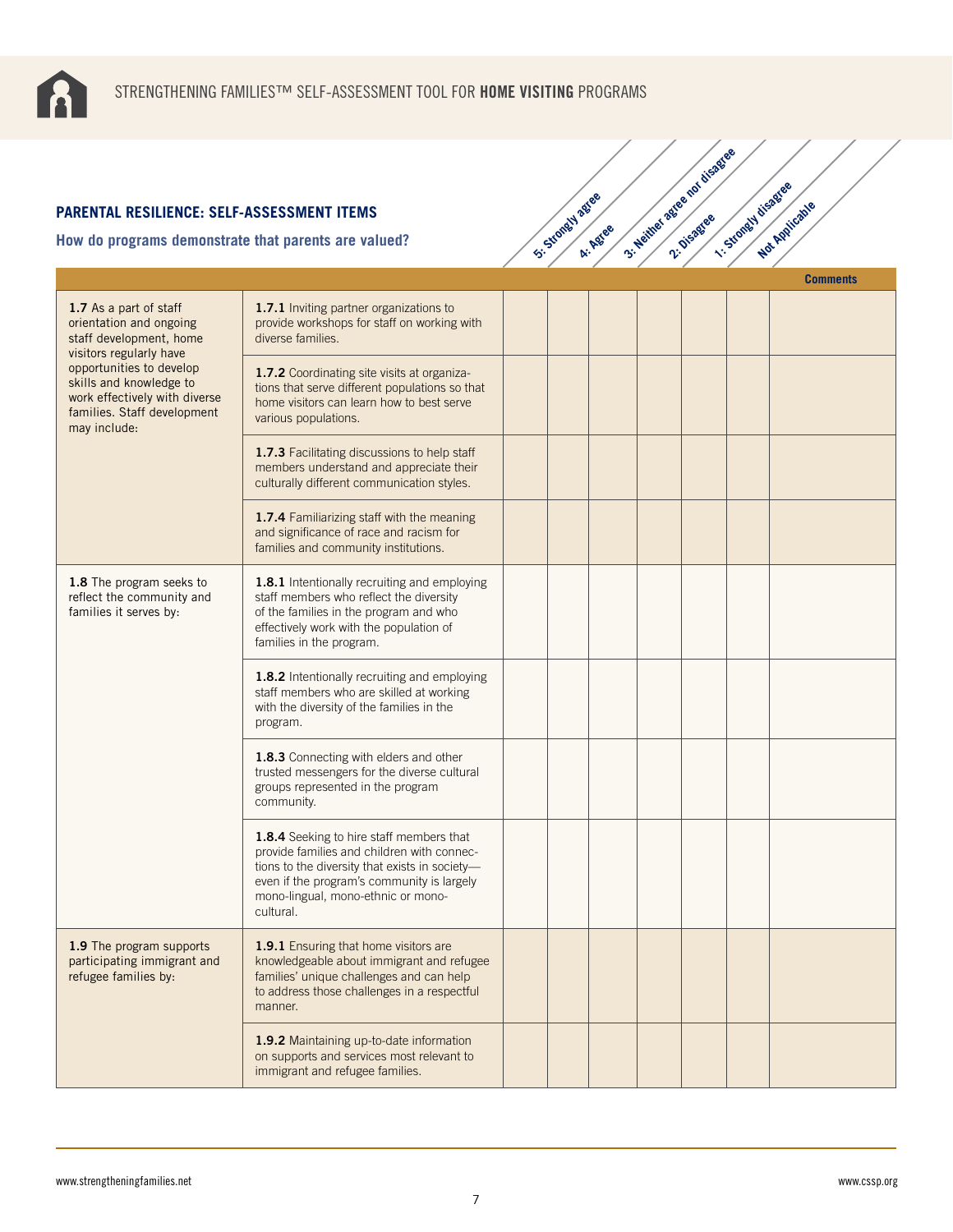

|                                                                                                                                                                                                                  |                                                                                                                                                                                                                                                                                                                                                                                                                                                                         | S'-Standal agree |          | 3- Neither action rol bisettee | 1-Strongy disagree |                 |
|------------------------------------------------------------------------------------------------------------------------------------------------------------------------------------------------------------------|-------------------------------------------------------------------------------------------------------------------------------------------------------------------------------------------------------------------------------------------------------------------------------------------------------------------------------------------------------------------------------------------------------------------------------------------------------------------------|------------------|----------|--------------------------------|--------------------|-----------------|
| <b>PARENTAL RESILIENCE: SELF-ASSESSMENT ITEMS</b>                                                                                                                                                                |                                                                                                                                                                                                                                                                                                                                                                                                                                                                         |                  | A: Agree |                                |                    | Not Applicable  |
|                                                                                                                                                                                                                  | How do programs encourage parents to manage stress effectively?                                                                                                                                                                                                                                                                                                                                                                                                         |                  |          |                                |                    |                 |
| • Parents' acknowledgement of stress or problems<br>Unusual parental behavior<br>$\bullet$<br>Repeated missed appointments<br>$\bullet$<br>other family crises<br>or other unexplained changes in child behavior | 1.10 When common signs of stress occur, home visitors reach out to families<br>proactively and supportively. Some commons signs of stress include:<br>Divorce, separation, military deployment, family dissolution, job loss or<br>• Changes or fluctuations in a child's emotional state, acting out, distress,<br>challenging behavior, fearful behavior, inappropriate language/behavior<br>(such as sexual acting out), signs of abuse or neglect (such as bruises) |                  |          |                                |                    | <b>Comments</b> |
| divorce, military employment, job loss, incarceration).                                                                                                                                                          | 1.11 Home visitors provide guidance to parents on how to appropriately<br>respond to family crises (e.g., serious illness, death, family dissolution,                                                                                                                                                                                                                                                                                                                   |                  |          |                                |                    |                 |
| 1.12 Home visitors encour-<br>age parents to relieve stress<br>through:                                                                                                                                          | 1.12.1 Participating in parents-only social<br>activities (e.g., parents' night out).                                                                                                                                                                                                                                                                                                                                                                                   |                  |          |                                |                    |                 |
|                                                                                                                                                                                                                  | 1.12.2 Participating in support groups.                                                                                                                                                                                                                                                                                                                                                                                                                                 |                  |          |                                |                    |                 |
|                                                                                                                                                                                                                  | 1.12.3 Exercising, eating well and taking<br>other personal care steps.                                                                                                                                                                                                                                                                                                                                                                                                 |                  |          |                                |                    |                 |
|                                                                                                                                                                                                                  | 1.12.4 Talking about issues that are<br>troubling them.                                                                                                                                                                                                                                                                                                                                                                                                                 |                  |          |                                |                    |                 |
| 1.13 Staff receive training<br>and support on how to<br>respond appropriately to<br>family crises that come to<br>their attention. Training                                                                      | 1.13.1 Understanding the impact of family<br>crises and/or loss on all family members-<br>especially children-and how to respond<br>appropriately.                                                                                                                                                                                                                                                                                                                      |                  |          |                                |                    |                 |
| topics may include:                                                                                                                                                                                              | 1.13.2 Supporting families' immediate and<br>long-term plans.                                                                                                                                                                                                                                                                                                                                                                                                           |                  |          |                                |                    |                 |
|                                                                                                                                                                                                                  | 1.13.3 Talking to families about difficult<br>issues and helping them access additional<br>help.                                                                                                                                                                                                                                                                                                                                                                        |                  |          |                                |                    |                 |
|                                                                                                                                                                                                                  | 1.13.4 Maintaining confidentiality.                                                                                                                                                                                                                                                                                                                                                                                                                                     |                  |          |                                |                    |                 |
|                                                                                                                                                                                                                  | 1.13.5 Recognizing domestic violence,<br>depression, developmental delays, mental<br>illness, chronic health problems, substance<br>abuse and other signs of imminent crisis<br>and how to respond appropriately.                                                                                                                                                                                                                                                       |                  |          |                                |                    |                 |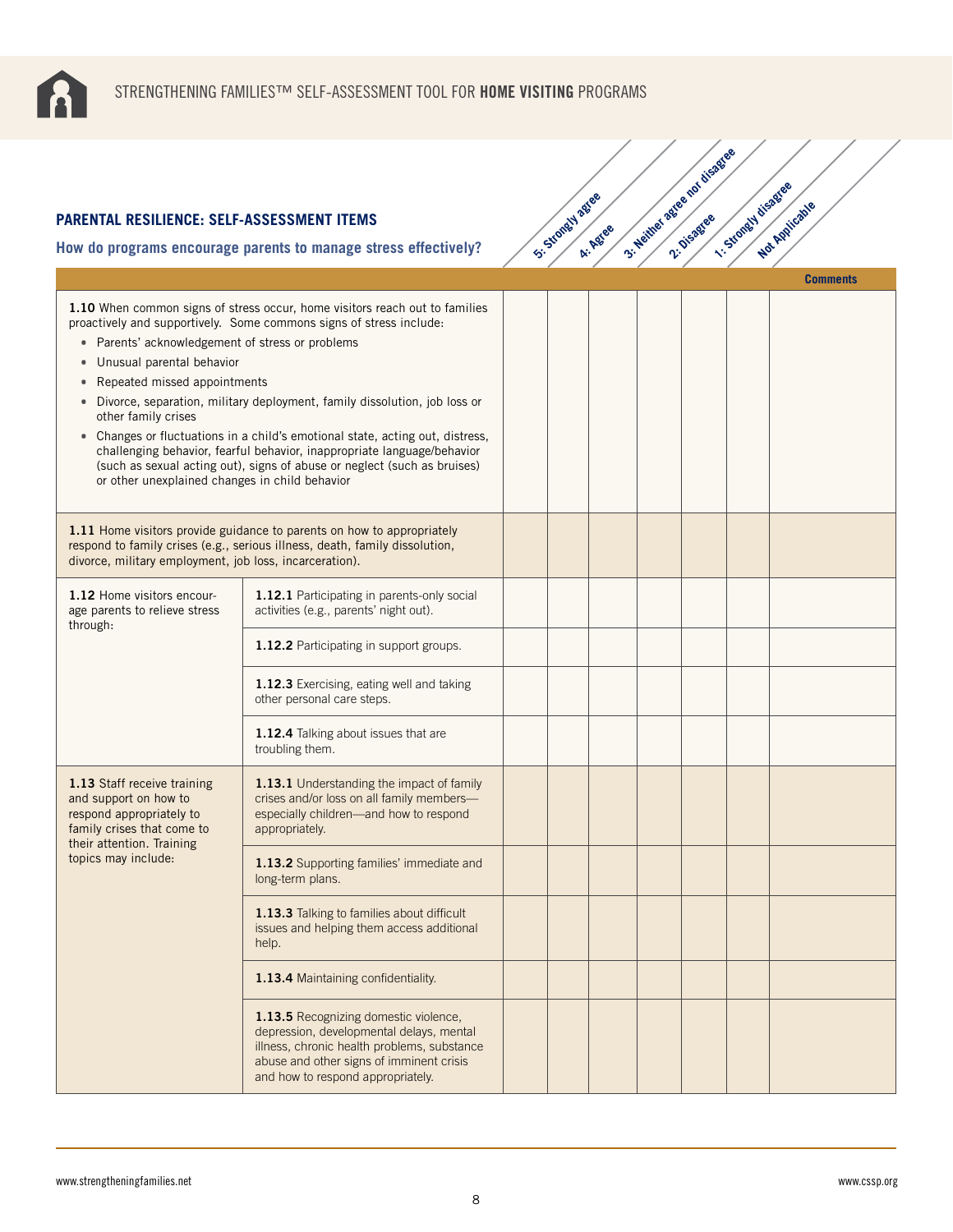

#### **How do programs encourage parents to manage stress effectively?**

| <b>PARENTAL RESILIENCE: SELF-ASSESSMENT ITEMS</b>                                          |                                                                                                                                                             | Si-Strangy Agree |          | 3- Neither agree not disage | 1-Strongy disagree | Not Applicable  |
|--------------------------------------------------------------------------------------------|-------------------------------------------------------------------------------------------------------------------------------------------------------------|------------------|----------|-----------------------------|--------------------|-----------------|
|                                                                                            | How do programs encourage parents to manage stress effectively?                                                                                             |                  | A: Agree |                             |                    |                 |
|                                                                                            |                                                                                                                                                             |                  |          |                             |                    | <b>Comments</b> |
|                                                                                            | 1.13.6 Trauma and its impact on children<br>and how staff can help.                                                                                         |                  |          |                             |                    |                 |
|                                                                                            | 1.13.7 Other community agencies providing<br>specialized services to families and children.                                                                 |                  |          |                             |                    |                 |
| 1.14 Home visitors receive<br>program support when work-<br>ing with families under stress | 1.14.1 Acknowledgement and support<br>for their efforts from supervisors and<br>administrators.                                                             |                  |          |                             |                    |                 |
| through:                                                                                   | 1.14.2 Opportunities to process their<br>own emotional reactions with appropriate<br>support.                                                               |                  |          |                             |                    |                 |
|                                                                                            | 1.14.3 Access to a mental health<br>consultant.                                                                                                             |                  |          |                             |                    |                 |
|                                                                                            | 1.14.4 Time off if needed.                                                                                                                                  |                  |          |                             |                    |                 |
|                                                                                            | 1.14.5 Case conferences with the program<br>supervisor and/or cross discipline team.                                                                        |                  |          |                             |                    |                 |
|                                                                                            | 1.14.6 Identification of their successes and<br>family/client progress.                                                                                     |                  |          |                             |                    |                 |
|                                                                                            | 1.14.7 Support to recognize the limits/<br>boundaries of the home visitor's role and<br>scope of practice.                                                  |                  |          |                             |                    |                 |
|                                                                                            | 1.14.8 Supportive supervision to reduce<br>isolation.                                                                                                       |                  |          |                             |                    |                 |
|                                                                                            | 1.15 Home visitors help parents address relationship issues with their<br>partners or other adults by providing information or referrals to other services. |                  |          |                             |                    |                 |

3: Neither agree nor disagree<br>2: Neither agreement is sold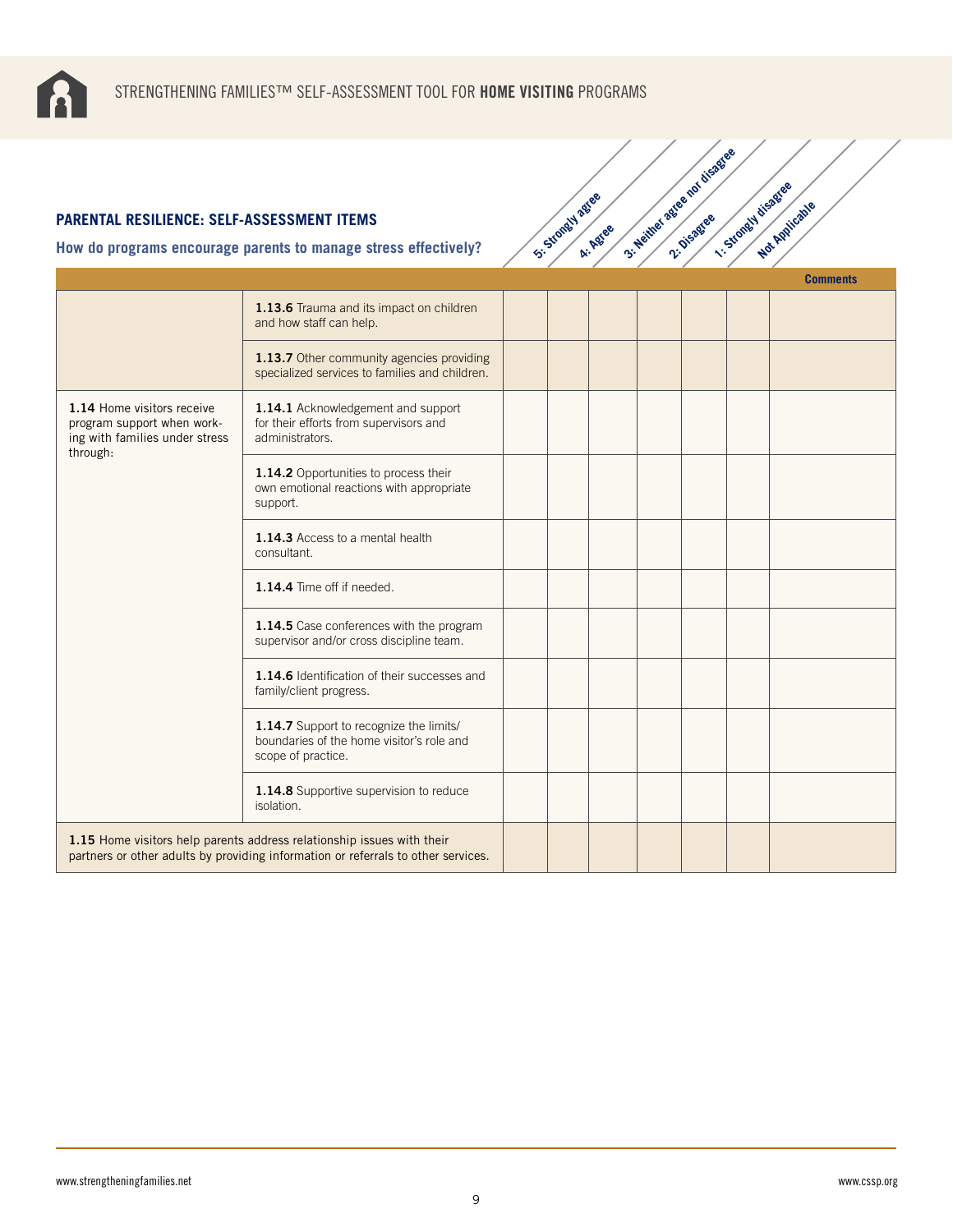

| PARENTAL RESILIENCE: SELF-ASSESSMENT ITEMS<br>build decision-making and leadership skills?                                                                                                                                                            | How do programs support parents as decision-makers and help                                                                                      | Si Standy Jackes | A: Agree | 3- Neither agree not disage | 1. Stony J disagree | Not Applicable  |
|-------------------------------------------------------------------------------------------------------------------------------------------------------------------------------------------------------------------------------------------------------|--------------------------------------------------------------------------------------------------------------------------------------------------|------------------|----------|-----------------------------|---------------------|-----------------|
|                                                                                                                                                                                                                                                       |                                                                                                                                                  |                  |          |                             |                     | <b>Comments</b> |
| 1.16 Home visitors reinforce<br>parental authority by:                                                                                                                                                                                                | 1.16.1 Respecting parents' directions and/<br>or decisions about their children.                                                                 |                  |          |                             |                     |                 |
|                                                                                                                                                                                                                                                       | 1.16.2 Learning about parents' expecta-<br>tions and limits for their children.                                                                  |                  |          |                             |                     |                 |
|                                                                                                                                                                                                                                                       | 1.16.3 Talking respectfully with parents<br>about how to handle differences in expecta-<br>tions regarding children's behavior.                  |                  |          |                             |                     |                 |
|                                                                                                                                                                                                                                                       | 1.16.4 Understanding the parenting and<br>child behavior norms of the parent's culture.                                                          |                  |          |                             |                     |                 |
|                                                                                                                                                                                                                                                       | 1.16.5 Being careful not to contradict a<br>parent in front of his or her child or other<br>children.                                            |                  |          |                             |                     |                 |
|                                                                                                                                                                                                                                                       | 1.16.6 Encouraging active parental<br>decision-making about their children's<br>education.                                                       |                  |          |                             |                     |                 |
| enhance their:<br>Self-esteem<br>• Self-control<br>Decision-making skills<br><b>Communication skills</b><br>$\bullet$<br>Problem solving skills<br>$\bullet$<br>Ability to access and utilize resources<br>$\bullet$<br>• Ability to cope with stress | 1.17 The program provides opportunities for parents to develop and                                                                               |                  |          |                             |                     |                 |
| 1.18 Parents are engaged as<br>partners in developmental<br>screenings or assessments of                                                                                                                                                              | 1.18.1 All staff are trained in the program's<br>confidentiality policy regarding screening<br>and results.                                      |                  |          |                             |                     |                 |
| their child:                                                                                                                                                                                                                                          | 1.18.2 Parents are informed about the<br>confidentiality policy and told how it applies<br>to their family.                                      |                  |          |                             |                     |                 |
|                                                                                                                                                                                                                                                       | 1.18.3 Parents participate in screenings<br>and/or are informed of the results of all<br>screenings as soon as possible.                         |                  |          |                             |                     |                 |
|                                                                                                                                                                                                                                                       | 1.18.4 The program consults with parents<br>immediately when child health, behavior or<br>developmental problems are suspected or<br>identified. |                  |          |                             |                     |                 |

3: Neither agree nor disagree<br>2: Neither agreement is sold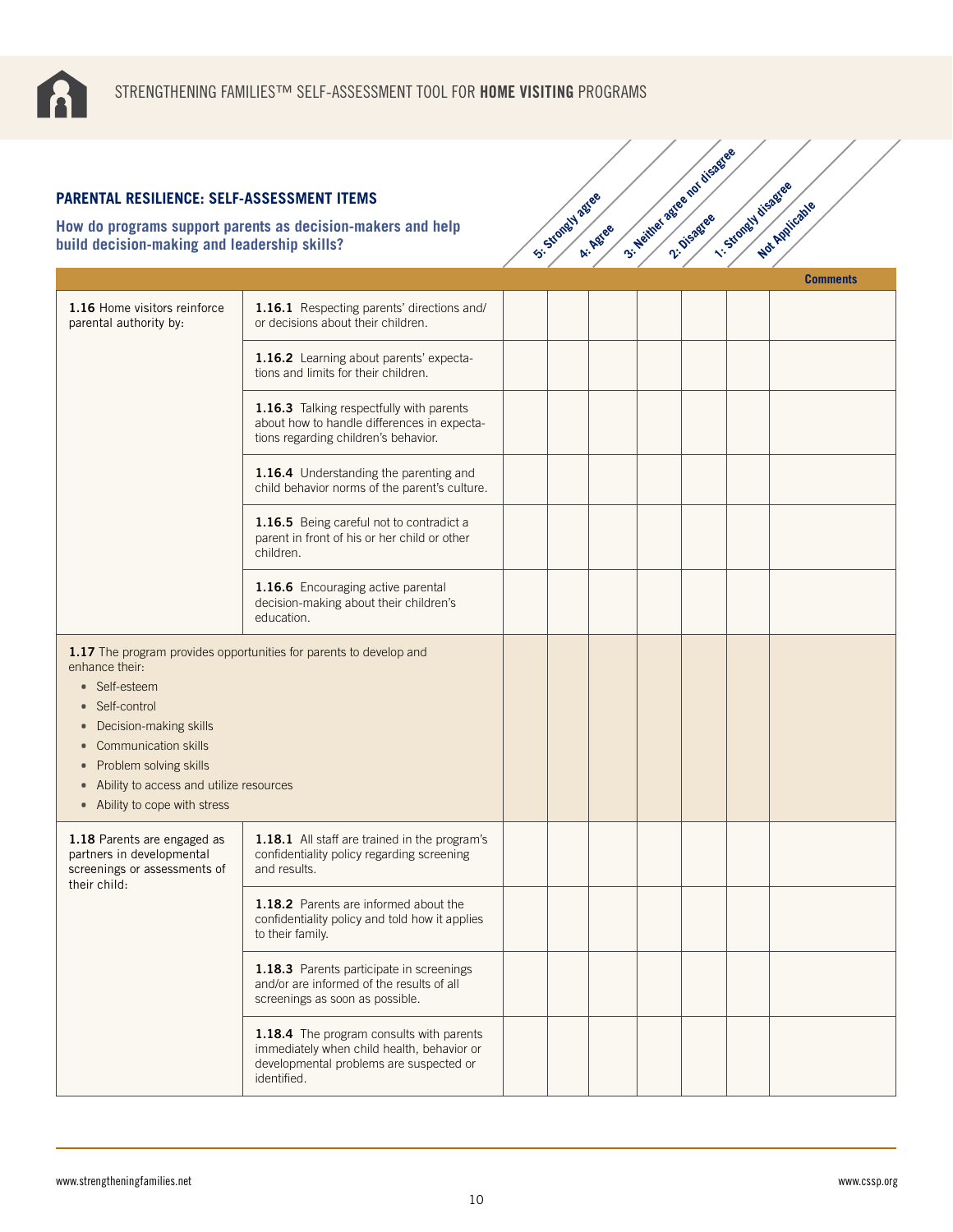

| <b>PARENTAL RESILIENCE: SELF-ASSESSMENT ITEMS</b>                                  | How do programs support parents as decision-makers and help                                                                                                                                                                                                                 | Si-Strangy agree |          | 3- Neither agree not disage | 1. Stony J disagree | Not Applicable  |
|------------------------------------------------------------------------------------|-----------------------------------------------------------------------------------------------------------------------------------------------------------------------------------------------------------------------------------------------------------------------------|------------------|----------|-----------------------------|---------------------|-----------------|
| build decision-making and leadership skills?                                       |                                                                                                                                                                                                                                                                             |                  | A: Agree |                             |                     | <b>Comments</b> |
|                                                                                    | 1.18.5 Parents work with staff to develop<br>response plans for their children based on<br>screening results.                                                                                                                                                               |                  |          |                             |                     |                 |
|                                                                                    | 1.18.6 All plans for the child that result<br>from assessments are fully discussed with<br>parents. All plans are documented and<br>parents are provided with copies of the<br>documented plan.                                                                             |                  |          |                             |                     |                 |
|                                                                                    | 1.18.7 The program assists parents in<br>finding and connecting to specialists (e.g.,<br>a physician, physical therapist, child study<br>team) for further evaluation when their chil-<br>dren are identified in the screening process<br>as having possible special needs. |                  |          |                             |                     |                 |
| 1.19 Parents and staff<br>develop family plans together<br>that:                   | 1.19.1 Identify the family's assets, inter-<br>ests, skills, needs and goals for themselves<br>and their children.                                                                                                                                                          |                  |          |                             |                     |                 |
|                                                                                    | 1.19.2 Identify services, opportunities and<br>community resources that may help families<br>achieve their goals, continue their learning<br>and/or provide avenues for community<br>involvement and leadership.                                                            |                  |          |                             |                     |                 |
| 1.20 The program supports a<br>parent's personal education<br>and career goals by: | 1.20.1 Referring families to educational<br>and career resources (GED, adult education,<br>ESL, employment opportunities, workplace<br>literacy, parenting skills, job training, job<br>preparation skills).                                                                |                  |          |                             |                     |                 |
|                                                                                    | 1.20.2 Forming partnerships with nearby<br>educational resources to support families'<br>learning interests and educational goals.                                                                                                                                          |                  |          |                             |                     |                 |
|                                                                                    | 1.20.3 Linking families with community re-<br>sources for internships, volunteer/leadership<br>activities and other experiences that expand<br>their knowledge and skills and build on their<br>career interests.                                                           |                  |          |                             |                     |                 |
|                                                                                    | 1.20.4 Providing parent mentoring oppor-<br>tunities from staff, alumni parents/families,<br>elders and professionals in the community.                                                                                                                                     |                  |          |                             |                     |                 |

3: Neither agree nor disagree<br>2: Neither agreement is sold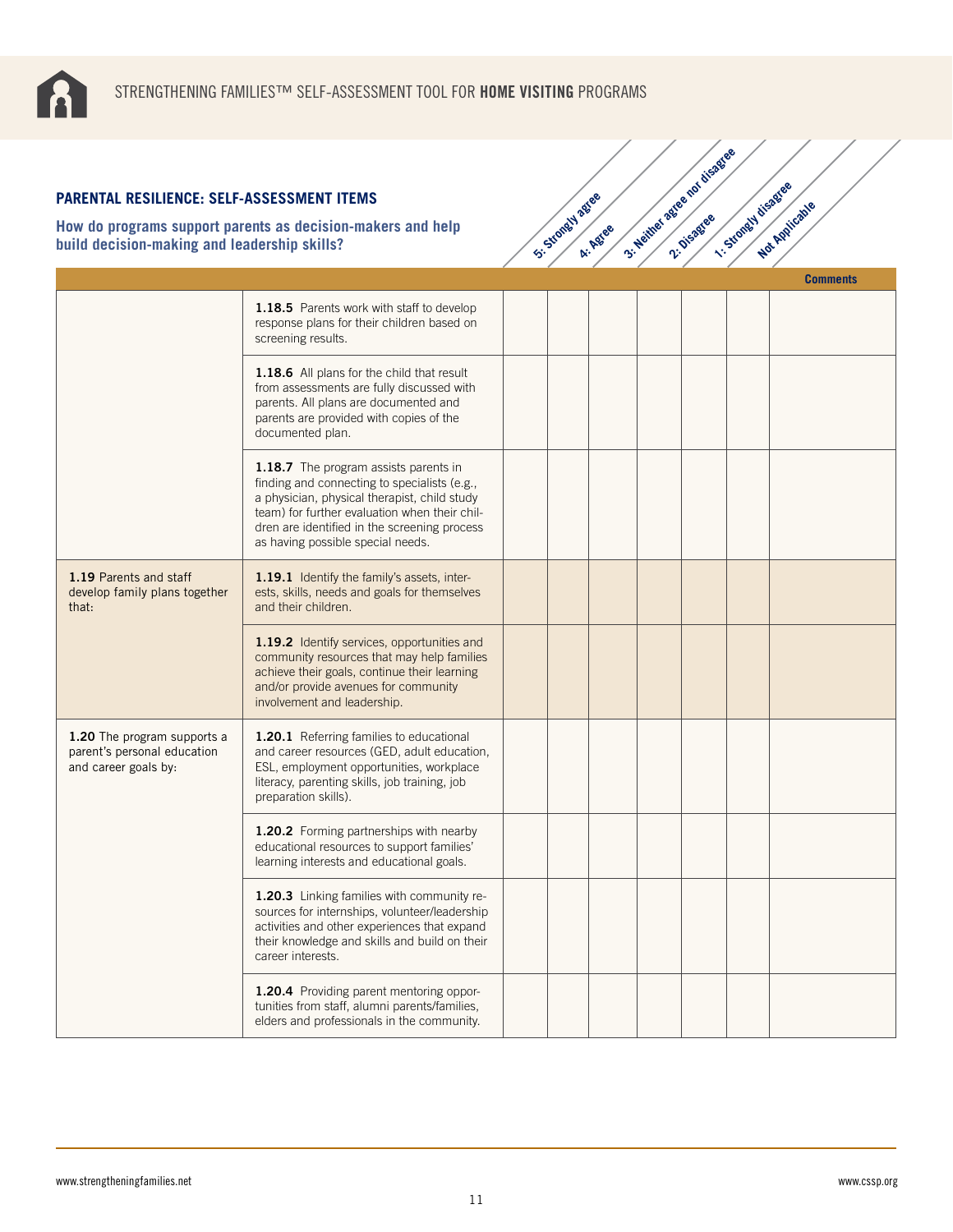

| <b>PARENTAL RESILIENCE: SELF-ASSESSMENT ITEMS</b>                                                     |                                                                                                                                                             |                  |          | 3- Neither agree not disage | 1-Strongy disagree |                 |
|-------------------------------------------------------------------------------------------------------|-------------------------------------------------------------------------------------------------------------------------------------------------------------|------------------|----------|-----------------------------|--------------------|-----------------|
| build decision-making and leadership skills?                                                          | How do programs support parents as decision-makers and help                                                                                                 | Si-Strongly agee | A: Agree |                             |                    | Not Applicable  |
|                                                                                                       |                                                                                                                                                             |                  |          |                             |                    | <b>Comments</b> |
| 1.21 The program provides<br>opportunities and support for<br>families to serve as leaders            | 1.21.1 Providing opportunities for families<br>to volunteer and contribute to the program.                                                                  |                  |          |                             |                    |                 |
| and decision-makers by:                                                                               | 1.21.2 Encouraging and supporting<br>parents in becoming active members of the<br>program's governing/advisory groups and in<br>taking on leadership roles. |                  |          |                             |                    |                 |
|                                                                                                       | 1.21.3 Asking families for regular input on<br>programmatic decisions.                                                                                      |                  |          |                             |                    |                 |
|                                                                                                       | 1.21.4 Asking families for input into staff<br>hiring and training.                                                                                         |                  |          |                             |                    |                 |
|                                                                                                       | 1.21.5 Providing families with roles in<br>evaluating the program (e.g., parent<br>questionnaires, group evaluation meetings).                              |                  |          |                             |                    |                 |
| 1.22 The program provides<br>workshops and other opportu-<br>nities for family members to             | 1.22.1 Addressing topics identified by<br>families as important to them.                                                                                    |                  |          |                             |                    |                 |
| develop new skills through:                                                                           | 1.22.2 Activities designed to address<br>interests of different family members (e.g.,<br>fathers, mothers, other family members).                           |                  |          |                             |                    |                 |
|                                                                                                       | 1.22.3 Providing child care during trainings<br>or workshops.                                                                                               |                  |          |                             |                    |                 |
|                                                                                                       | 1.22.4 Face-to-face or telephone outreach<br>to families who might not otherwise<br>participate.                                                            |                  |          |                             |                    |                 |
| 1.23 The program helps<br>to support the continued<br>development of parent<br>leaders by supporting: | 1.23.1 Personal growth-such as attending<br>conferences or special events and sharing<br>information of interest with other parents.                        |                  |          |                             |                    |                 |
|                                                                                                       | 1.23.2 Leadership development trainings<br>and mentoring activities.                                                                                        |                  |          |                             |                    |                 |
|                                                                                                       | 1.23.3 Training opportunities for advocacy<br>and civics (e.g., how local and state govern-<br>ment works, how to foster change).                           |                  |          |                             |                    |                 |

3: Neither agree nor disagree<br>2: Neither agreement is sold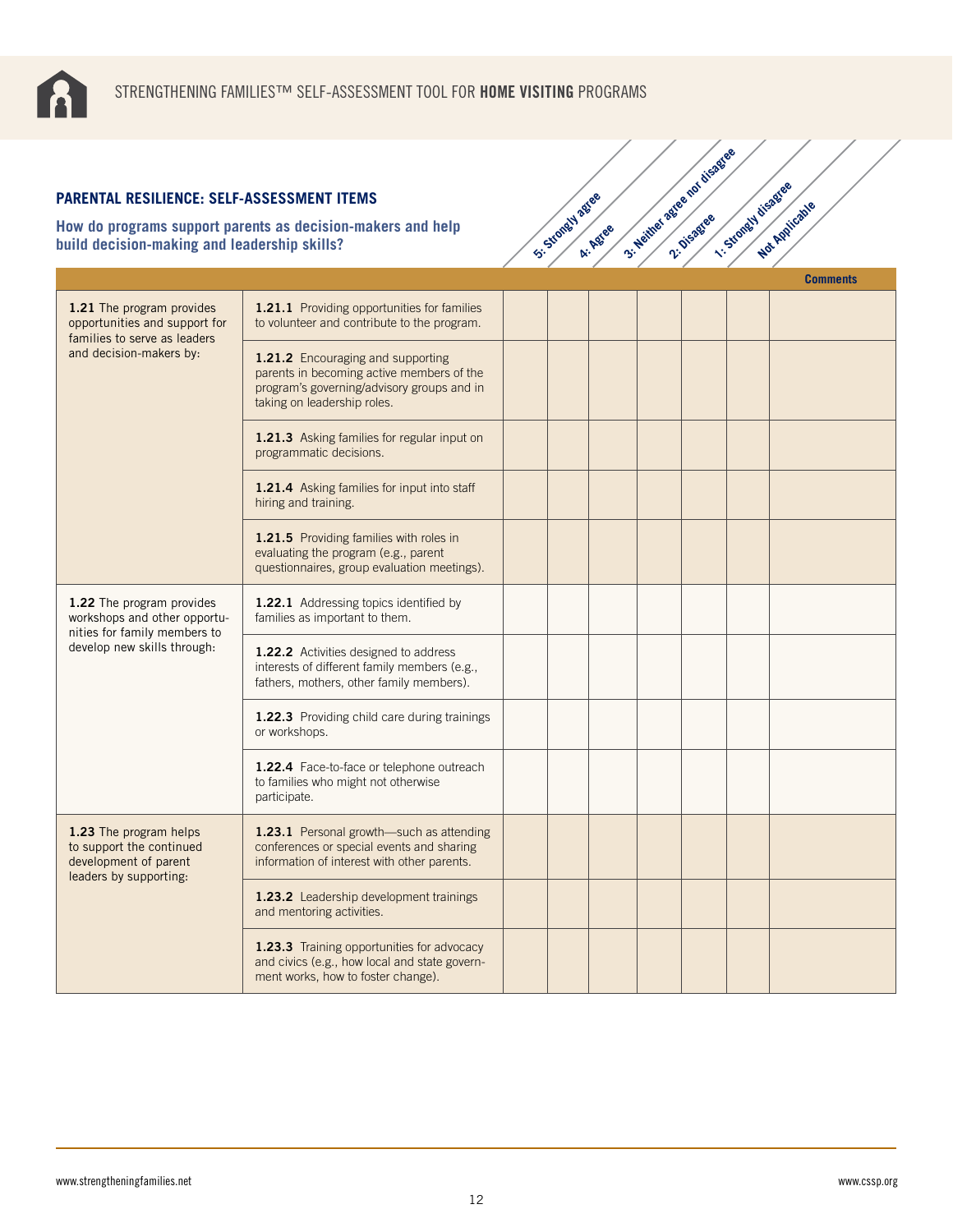

| <b>PARENTAL RESILIENCE: SELF-ASSESSMENT ITEMS</b><br>build decision-making and leadership skills?        | How do programs support parents as decision-makers and help                                                                                                                                | St. Standy agree | A: Agree | 3- Nextree astee for disage | 1-Strongwideagee | Not Applicable  |
|----------------------------------------------------------------------------------------------------------|--------------------------------------------------------------------------------------------------------------------------------------------------------------------------------------------|------------------|----------|-----------------------------|------------------|-----------------|
|                                                                                                          |                                                                                                                                                                                            |                  |          |                             |                  | <b>Comments</b> |
| 1.24 The program helps<br>to support parents'<br>opportunities for leadership<br>in community change by: | 1.24.1 Hosting or linking parents to<br>community events that help raise awareness<br>of emerging community needs and assets.                                                              |                  |          |                             |                  |                 |
|                                                                                                          | <b>1.24.2</b> Connecting parents to advocacy<br>groups that work on issues related to child,<br>family and community needs.                                                                |                  |          |                             |                  |                 |
|                                                                                                          | 1.24.3 Ensuring that local, state and fed-<br>eral policy information is discussed at staff<br>meetings and advisory council meetings and<br>relevant information is shared with families. |                  |          |                             |                  |                 |
|                                                                                                          | <b>1.24.4</b> Connecting parents to groups that<br>inform and shape policy at the local, state or<br>national level.                                                                       |                  |          |                             |                  |                 |

3: Neither agree nor disagree<br>2: Neither agreement is so

## **PARENTAL RESILIENCE: SELF-ASSESSMENT ITEMS**

**How do programs help parents understand how to buffer their child during stressful times?**



| 1.25 Parents and staff<br>receive ongoing training<br>and up-to-date information<br>on dealing with stress and<br>trauma, including: | 1.25.1 Talking with parents about helping<br>children in times of family crisis.                                                                        |  |  |  |  |
|--------------------------------------------------------------------------------------------------------------------------------------|---------------------------------------------------------------------------------------------------------------------------------------------------------|--|--|--|--|
|                                                                                                                                      | <b>1.25.2</b> How stress impacts the child's<br>brain, behavior and development.                                                                        |  |  |  |  |
|                                                                                                                                      | <b>1.25.3</b> Recognizing the signs of stress in<br>children.                                                                                           |  |  |  |  |
|                                                                                                                                      | 1.25.4 How stress may impact the child's<br>behavior and how to shape adult responses<br>to the child's behavior accordingly.                           |  |  |  |  |
|                                                                                                                                      | <b>1.25.5</b> The important role that parents<br>and caring adults play in buffering children<br>during stressful times.                                |  |  |  |  |
| members during stressful times.                                                                                                      | <b>1.26</b> Parents and staff have access to a mental health consultant who can<br>help them proactively address the needs of children and other family |  |  |  |  |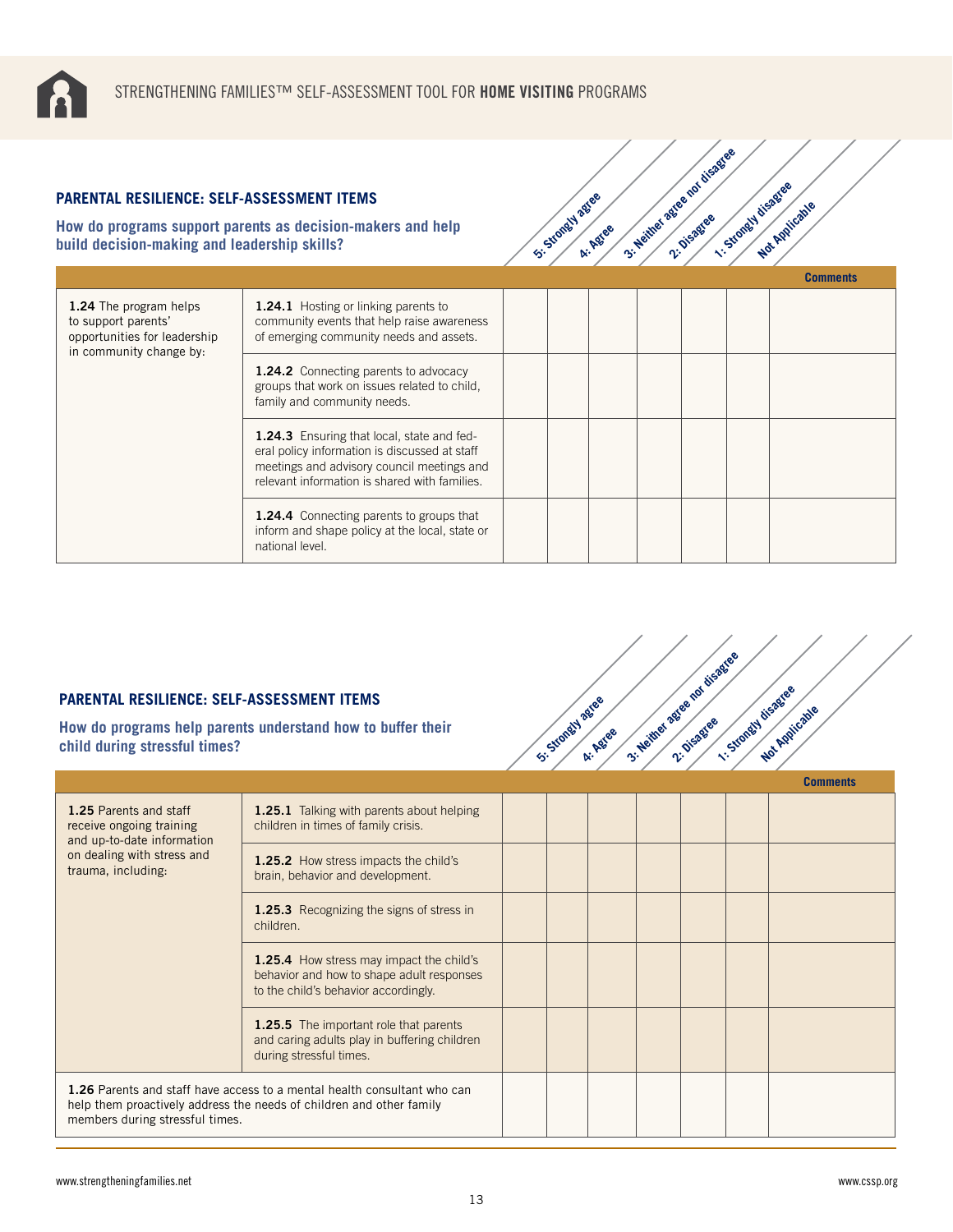<span id="page-13-0"></span>

#### **SOCIAL CONNECTIONS**

People need people. Parents need people who care about them and their children; who can be good listeners; who they can turn to for well-informed advice, hope and encouragement; and who they can call on for help in solving problems. Parents' supportive social connections—that is, high quality relationships with family members, friends, neighbors, co-workers, community members and service providers—help buffer parents from stressors. Good social connections also support nurturing parenting behaviors that promote secure attachments in young children. Programs can provide opportunities for parents to create and strengthen positive social connections. Even when working one-on-one with parents, programs should:

- Help families value, build, sustain and use social connections
- Create an inclusive environment

- Facilitate mutual support
- Promote engagement in the community and participation in community activities

| SOCIAL CONNECTIONS: SELF-ASSESSMENT ITEMS<br>How do programs help families value, build, sustain and<br>use social connections? |                                                                                                                                                                                                                                                                                  | St. Strongly ages | A: Agree | 3: Neither actes not disable | ·· Strongy disaties | Mar Annicaties<br><b>Comments</b> |
|---------------------------------------------------------------------------------------------------------------------------------|----------------------------------------------------------------------------------------------------------------------------------------------------------------------------------------------------------------------------------------------------------------------------------|-------------------|----------|------------------------------|---------------------|-----------------------------------|
| 2.1 Home visitors build<br>parent's awareness of social<br>connections by:                                                      | 2.1.1 Helping families assess their level<br>of social connectedness and examine their<br>support system.                                                                                                                                                                        |                   |          |                              |                     |                                   |
|                                                                                                                                 | 2.1.2 Helping parents (mothers, fathers<br>and/or others in primary parenting roles)<br>understand the benefits of a supportive<br>social network.                                                                                                                               |                   |          |                              |                     |                                   |
|                                                                                                                                 | 2.1.3 Working with parents to identify<br>friends and family members who are able to<br>lend support or help in times of need.                                                                                                                                                   |                   |          |                              |                     |                                   |
| 2.2 The program provides<br>opportunities for families to                                                                       | 2.2.1 Hosting periodic events for parents.                                                                                                                                                                                                                                       |                   |          |                              |                     |                                   |
| socialize and fosters a sense<br>of community by:                                                                               | 2.2.2 Providing opportunities for families<br>with similar interests, children's ages and/<br>or circumstances (such as those with<br>twins, parents of infants, parents with<br>special-needs children, parents who speak<br>the same language) to connect with one<br>another. |                   |          |                              |                     |                                   |
|                                                                                                                                 | 2.2.3 Coordinating social media groups<br>or pages where parents can get program<br>information and interact with one other.                                                                                                                                                     |                   |          |                              |                     |                                   |
|                                                                                                                                 | 2.2.4 Planning informal social events<br>where staff and families can interact.                                                                                                                                                                                                  |                   |          |                              |                     |                                   |
| resolution, co-parenting).                                                                                                      | 2.3 The program connects families to resources to strengthen relationships<br>between adults (e.g., healthy marriage skills, communication skills, conflict                                                                                                                      |                   |          |                              |                     |                                   |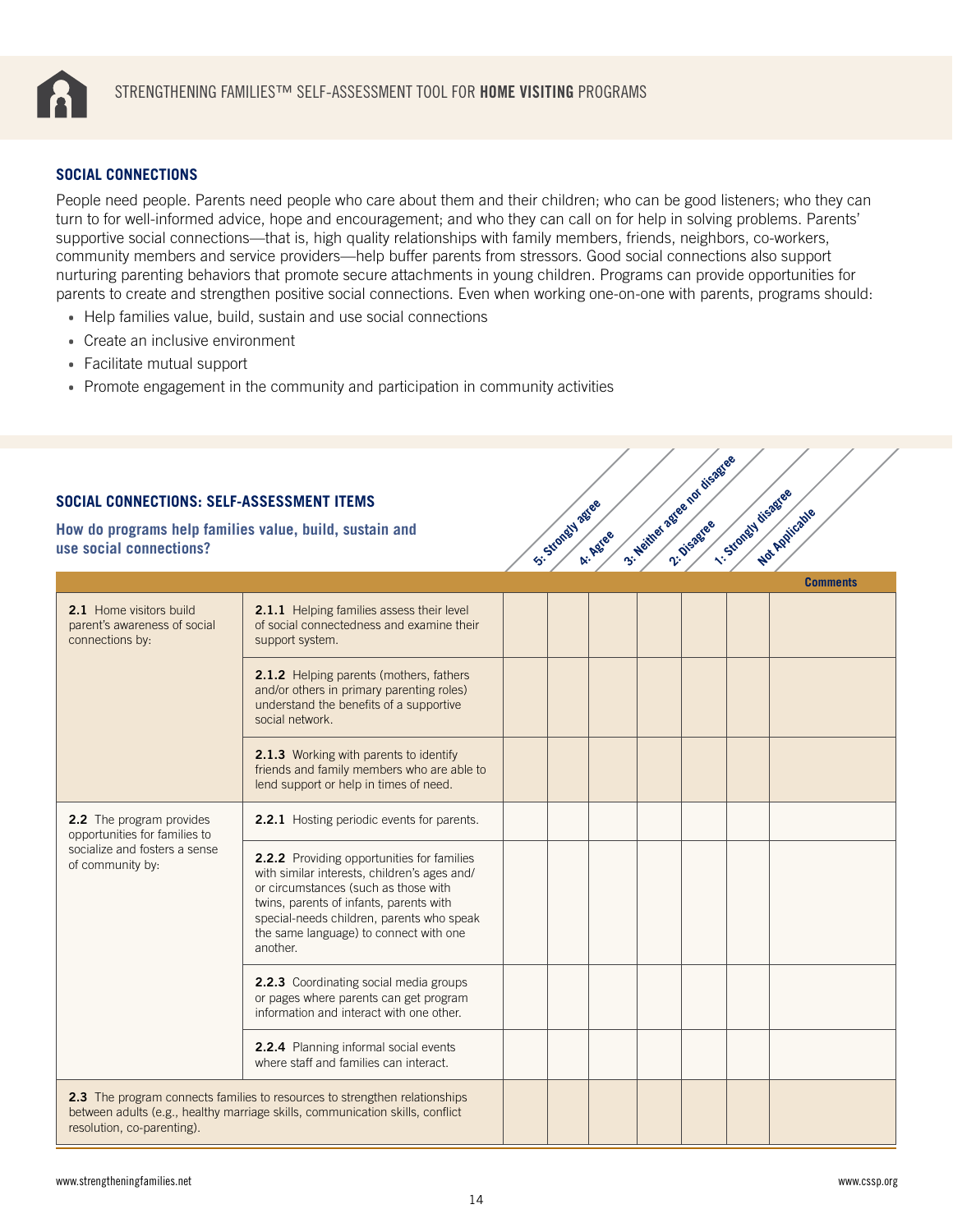

**2.5.3** Opportunities in the community in

**2.5.4** Addressing social exclusion due to differences in race, language, culture, appearance, gender, sexual orientation,

which parents can participate.

ability, etc.

#### **SOCIAL CONNECTIONS: S**

| OCIAL CONNECTIONS: SELF-ASSESSMENT ITEMS<br>ow do programs help families value, build, sustain and<br>se social connections? |                                                                                                                                                                                       | St. Standy agree | A: Agree | 3- Neither agree not disagree | 1-Strongly disagree | Not Applicable  |
|------------------------------------------------------------------------------------------------------------------------------|---------------------------------------------------------------------------------------------------------------------------------------------------------------------------------------|------------------|----------|-------------------------------|---------------------|-----------------|
|                                                                                                                              |                                                                                                                                                                                       |                  |          |                               |                     | <b>Comments</b> |
| with transportation, child care, translation services).                                                                      | <b>2.4</b> Home visitors help parents identify and overcome barriers to participating<br>in social activities by offering information on available resources (e.g., support           |                  |          |                               |                     |                 |
| <b>2.5</b> Home visitors receive<br>training and/or are<br>knowledgeable about:                                              | <b>2.5.1</b> The importance of positive relation-<br>ships within a supportive social network and<br>the impact of social relationships on the<br>growth and development of children. |                  |          |                               |                     |                 |
|                                                                                                                              | <b>2.5.2</b> How to guide parents to identify and<br>build positive, supportive relationships with<br>other adults.                                                                   |                  |          |                               |                     |                 |

3: Neither agree nor disagree

# **SOCIAL CONNECTIONS: SELF-ASSESSMENT ITEMS**

| SOCIAL CONNECTIONS: SELF-ASSESSMENT ITEMS<br>How do programs create an inclusive environment?                                                                  | St. Strandy agree                                                                                                                                       | A: Agree | 3: Neither astee not disase | 1-Strongy disastee | Not Applicatie |                 |
|----------------------------------------------------------------------------------------------------------------------------------------------------------------|---------------------------------------------------------------------------------------------------------------------------------------------------------|----------|-----------------------------|--------------------|----------------|-----------------|
|                                                                                                                                                                |                                                                                                                                                         |          |                             |                    |                | <b>Comments</b> |
| 2.6 Home visitors are<br>prepared and equipped to:                                                                                                             | 2.6.1 Model inclusive behavior.                                                                                                                         |          |                             |                    |                |                 |
|                                                                                                                                                                | <b>2.6.2</b> Guide family members in resolving<br>conflicts within the family or with others.                                                           |          |                             |                    |                |                 |
|                                                                                                                                                                | 2.6.3 Respond in a constructive,<br>pro-social manner to prejudicial or<br>discriminatory statements and/or incidents<br>that occur during home visits. |          |                             |                    |                |                 |
|                                                                                                                                                                | <b>2.6.4</b> Be proactive in challenging beliefs<br>and practices that stereotype, discriminate<br>against or exclude others.                           |          |                             |                    |                |                 |
| <b>2.7</b> Families are encouraged to reach out and engage other families, including<br>newcomers and more isolated program members, in the program community. |                                                                                                                                                         |          |                             |                    |                |                 |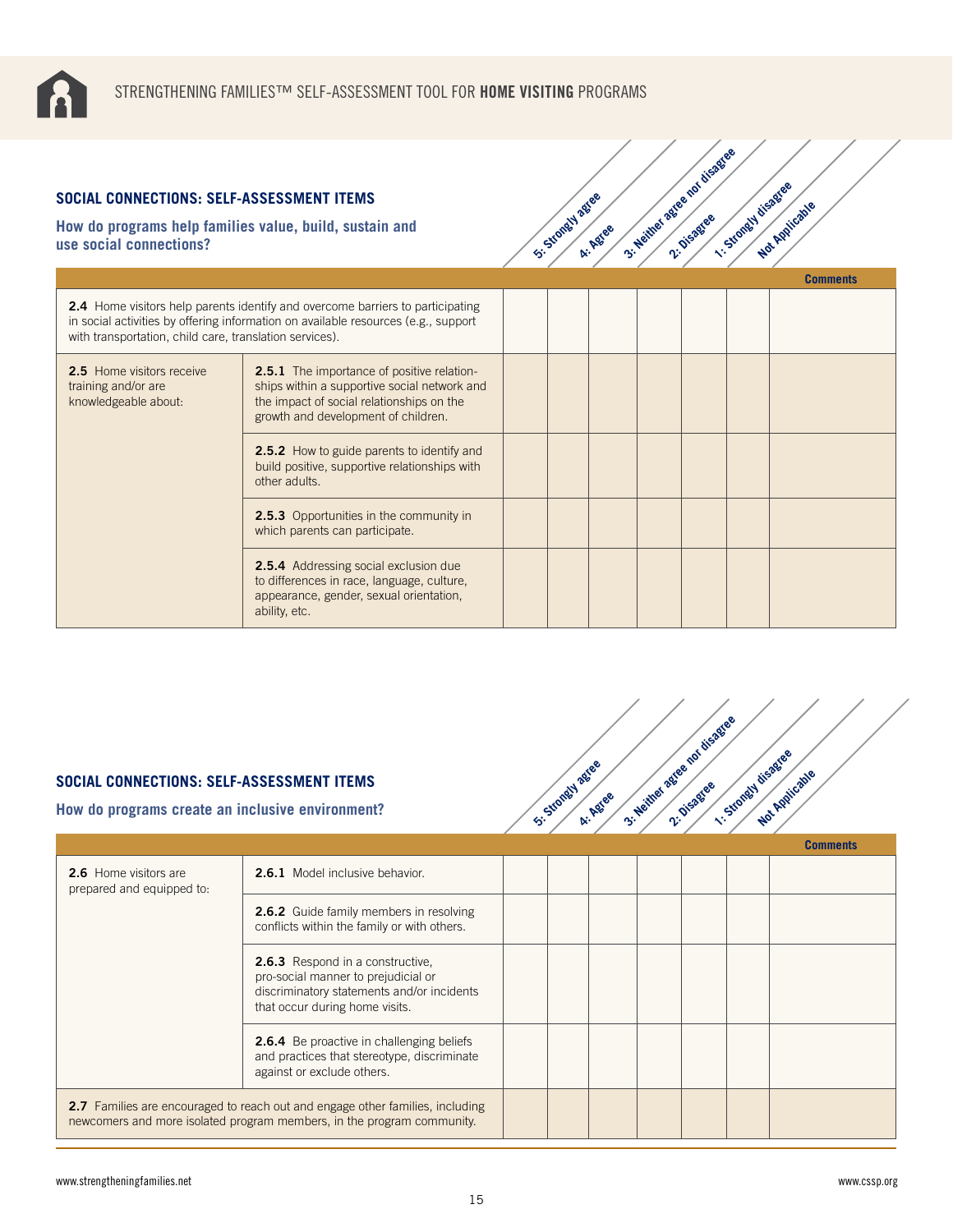

#### **SOCIAL CONNECTIONS: SELF-ASSESSMENT ITEMS**

**How do programs facilitate mutual support?**



|                                                                                                                                                                                                                                    |                                                                                                                                                                    |  |  |  | <b>Comments</b> |
|------------------------------------------------------------------------------------------------------------------------------------------------------------------------------------------------------------------------------------|--------------------------------------------------------------------------------------------------------------------------------------------------------------------|--|--|--|-----------------|
| <b>2.8</b> The program encourages parents to set up mutual support mechanisms,<br>such as phone trees, car pools, babysitting co-ops, play groups and social<br>media groups or pages where they can communicate with one another. |                                                                                                                                                                    |  |  |  |                 |
| 2.9 Parents are encouraged to share parenting information with each other.                                                                                                                                                         |                                                                                                                                                                    |  |  |  |                 |
| 2.10 Parent-organized<br>social/educational events and<br>activities are encouraged and<br>supported by:                                                                                                                           | <b>2.10.1</b> Providing information on outside<br>activities for parents to attend together (for<br>example, gathering at playgrounds, fun fairs<br>or libraries). |  |  |  |                 |
|                                                                                                                                                                                                                                    | <b>2.10.2</b> Providing supports such as gath-<br>ering spaces, childcare and food so that<br>parents can organize and participate in<br>activities together.      |  |  |  |                 |

#### **SOCIAL CONNECTIONS: SELF-ASSESSMENT ITEMS**

**How do programs promote engagement in the community and participation in community activities?**



|                                                                                                                                                                                                                  |                                                                                                                                                                                       |  |  |  | <b>Comments</b> |
|------------------------------------------------------------------------------------------------------------------------------------------------------------------------------------------------------------------|---------------------------------------------------------------------------------------------------------------------------------------------------------------------------------------|--|--|--|-----------------|
| <b>2.11</b> Staff seek opportunities<br>to build good relations within                                                                                                                                           | <b>2.11.1</b> Inviting neighbors to open houses.                                                                                                                                      |  |  |  |                 |
| the immediate neighborhood<br>or local community by:                                                                                                                                                             | <b>2.11.2</b> Engaging with issues of concern<br>to the community and getting involved with<br>other community organizations.                                                         |  |  |  |                 |
|                                                                                                                                                                                                                  | <b>2.11.3</b> Providing and receiving support<br>from the local community (e.g., financial<br>support, donated services, tangible gifts,<br>discounted services, letters of support). |  |  |  |                 |
| <b>2.12</b> Home visitors are aware of and connect parents to local opportunities that<br>promote family enrichment (e.g., reading hours at the library, parent-child book<br>groups, cultural heritage events). |                                                                                                                                                                                       |  |  |  |                 |
| <b>2.13</b> The program encourages parents to be active in neighborhood and civic<br>groups such as faith-based organizations, parenting support groups, school-<br>based groups, etc.                           |                                                                                                                                                                                       |  |  |  |                 |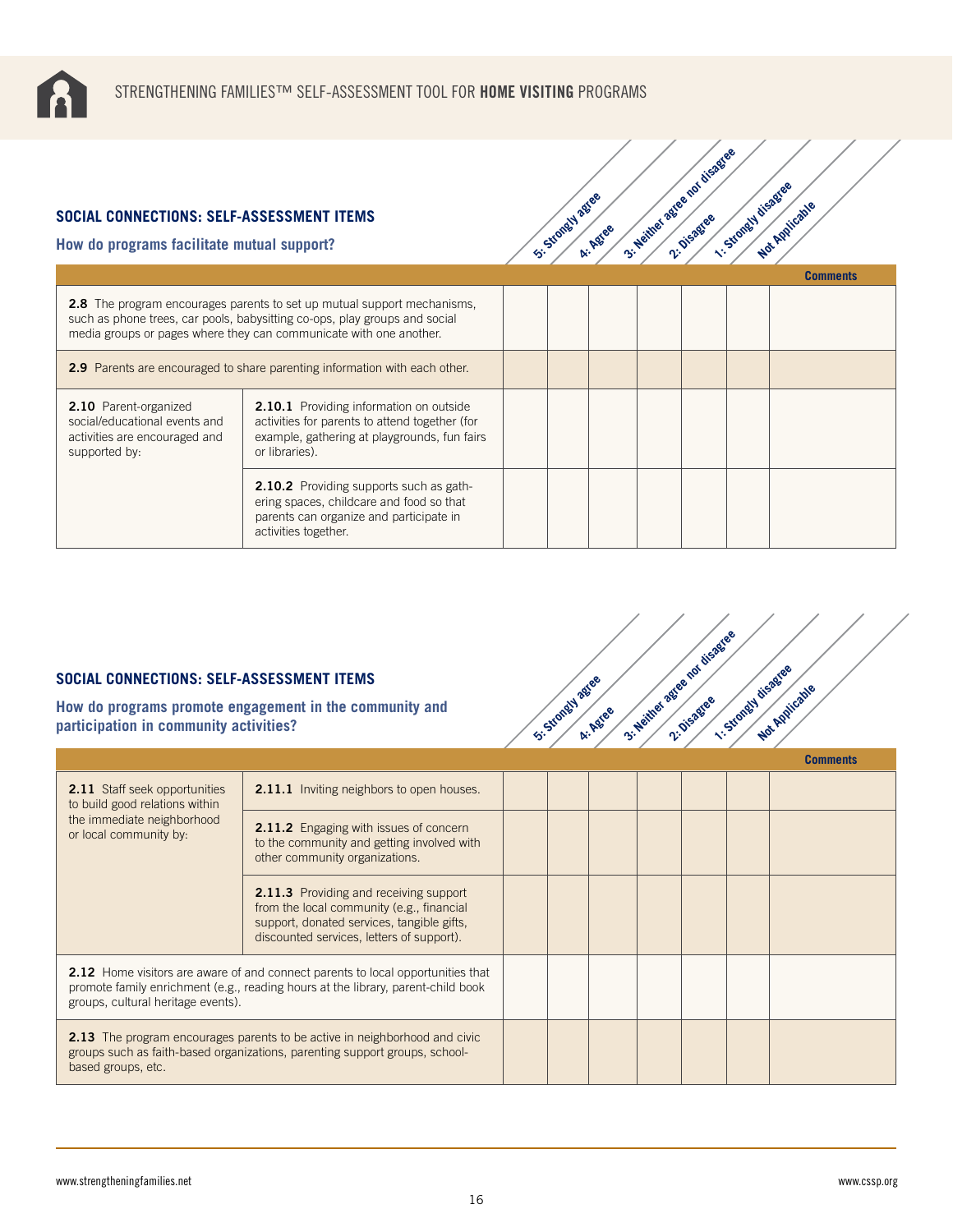<span id="page-16-0"></span>

#### **KNOWLEDGE OF PARENTING AND CHILD DEVELOPMENT**

Mounting scientific evidence points to the critical importance of early childhood as the period in which children's foundations for cognitive, language, social, emotional and moral development are established. While no parent knows everything about children, all parents can benefit from increasing their knowledge of parenting best practices. Gaining a deeper understanding of child development—including early brain development—helps parents know what to expect from their child. Knowledge of parenting and child development can also help parents understand what children need during each developmental phase. Programs can help parents increase their knowledge of parenting and child development. Programs should:

- Model developmentally appropriate interactions with children
- Provide information and resources on parenting and child development
- Encourage parents to observe, ask questions, explore parenting issues and try out new strategies
- Address parenting issues from a strength-based perspective

Home visitors can help parents gain a high level of expertise about child development and parenting. It is crucial that staff provide information in multiple ways and at times that parents really need it and will put it into practice.

and the contract of the contract of

| <b>SELF-ASSESSMENT ITEMS</b>                                                                                   | KNOWLEDGE OF PARENTING AND CHILD DEVELOPMENT:<br>How do programs model developmentally appropriate<br>interactions with children?                                                                                                                               |  |  | St. Strongly agree<br>A: Agree | 3- Neither agree not disagree | 1. Strongy disagree<br>Not Applicable |  |
|----------------------------------------------------------------------------------------------------------------|-----------------------------------------------------------------------------------------------------------------------------------------------------------------------------------------------------------------------------------------------------------------|--|--|--------------------------------|-------------------------------|---------------------------------------|--|
|                                                                                                                |                                                                                                                                                                                                                                                                 |  |  |                                |                               | <b>Comments</b>                       |  |
| 3.1 Staff demonstrate a<br>strong understanding of child<br>development:                                       | 3.1.1 Home visitors model developmentally<br>appropriate responses to children's behavior,<br>interests, temperaments and need for<br>exploration and learning.                                                                                                 |  |  |                                |                               |                                       |  |
|                                                                                                                | 3.1.2 Home visitors understand and can<br>explain the development arc for young<br>children.                                                                                                                                                                    |  |  |                                |                               |                                       |  |
|                                                                                                                | 3.1.3 Home visitors can explain to parents<br>how parental activities and interactions<br>support their child's development.                                                                                                                                    |  |  |                                |                               |                                       |  |
|                                                                                                                | 3.1.4 Home visitors participate in regular<br>trainings to stay up-to-date on advances in<br>the understanding of child development.                                                                                                                            |  |  |                                |                               |                                       |  |
| 3.2 Home visitors work<br>collaboratively with parents<br>to coordinate support for<br>children's development: | <b>3.2.1</b> Staff develop ongoing partnerships<br>with parents to ensure a common under-<br>standing of the child's development. Staff<br>and parents coordinate actions to provide<br>children with appropriate experiences for<br>their developmental stage. |  |  |                                |                               |                                       |  |
|                                                                                                                | 3.2.2 Staff and parents work together to<br>regularly monitor the children's development<br>with appropriate assessment tools.                                                                                                                                  |  |  |                                |                               |                                       |  |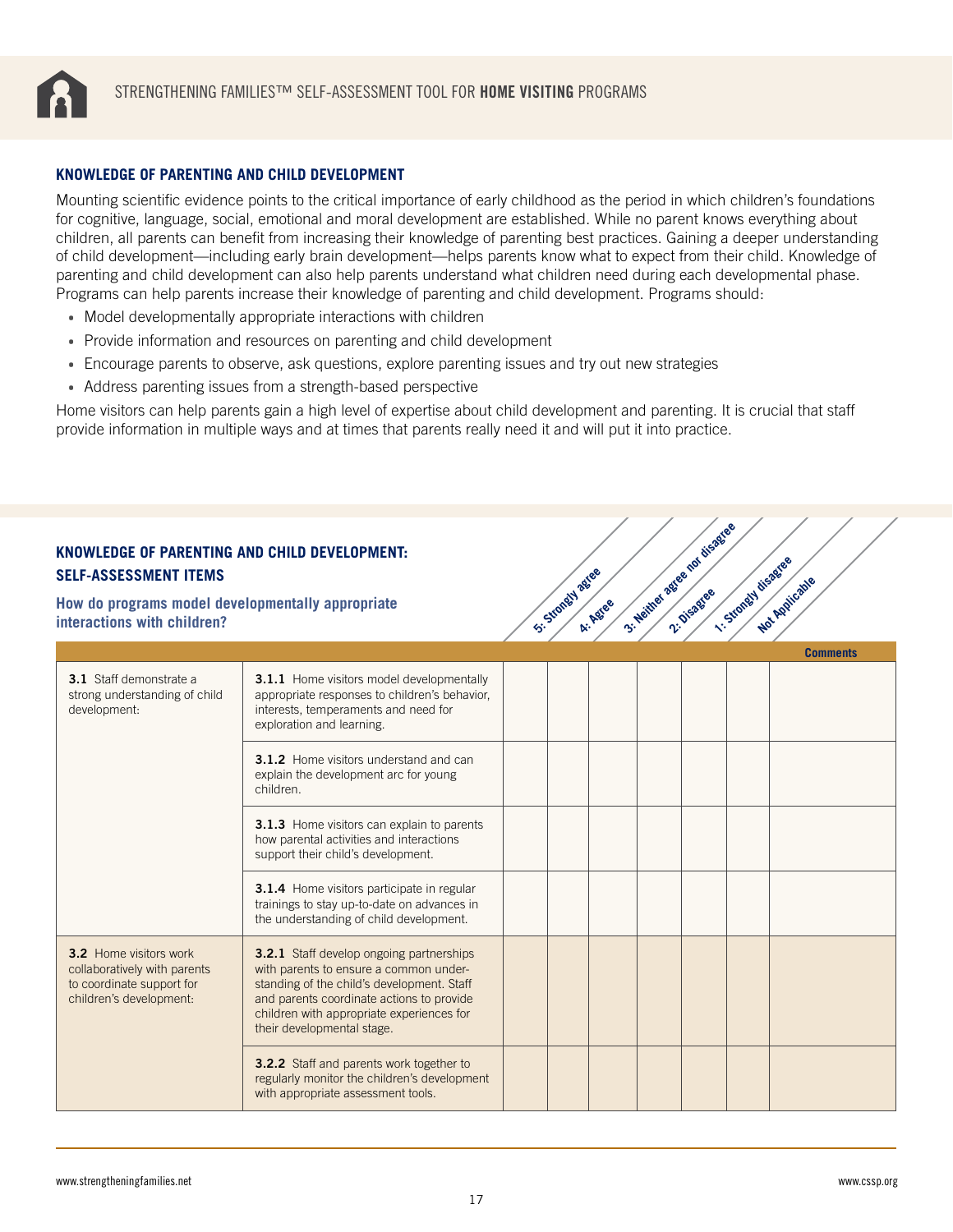

| KNOWLEDGE OF PARENTING AND CHILD DEVELOPMENT:<br><b>SELF-ASSESSMENT ITEMS</b>    |                                                                                                                                                     |                    |          | 3: Neillie agree not disage |                      |                 |
|----------------------------------------------------------------------------------|-----------------------------------------------------------------------------------------------------------------------------------------------------|--------------------|----------|-----------------------------|----------------------|-----------------|
| How do programs model developmentally appropriate<br>interactions with children? |                                                                                                                                                     | St. Strongly agree | A: Agree |                             | 1. Strongth disagree | Not Applicable  |
|                                                                                  |                                                                                                                                                     |                    |          |                             |                      | <b>Comments</b> |
| 3.3 When staff talk with par-<br>ents about discipline, they:                    | 3.3.1 Explain why the program does not<br>support the use of physical discipline.                                                                   |                    |          |                             |                      |                 |
|                                                                                  | <b>3.3.2</b> Explain why the program teaches the<br>forms of discipline that it does.                                                               |                    |          |                             |                      |                 |
|                                                                                  | 3.3.3 Provide information on age-<br>appropriate positive discipline techniques<br>and reasonable expectations.                                     |                    |          |                             |                      |                 |
|                                                                                  | 3.3.4 Offer ideas for alternate ways to<br>manage children's behavior and to recognize<br>and reinforce desired/appropriate behavior.               |                    |          |                             |                      |                 |
|                                                                                  | 3.3.5 Discuss with parents any behavioral<br>challenges their children experience.                                                                  |                    |          |                             |                      |                 |
|                                                                                  | 3.3.6 Recognize different parental and<br>cultural approaches to discipline.                                                                        |                    |          |                             |                      |                 |
|                                                                                  | 3.3.7 Make arrangements to have<br>appropriate language and cultural<br>interpreters available to support difficult<br>conversations with families. |                    |          |                             |                      |                 |

3: Neither agree nor disagree<br>2: Neither agreement is so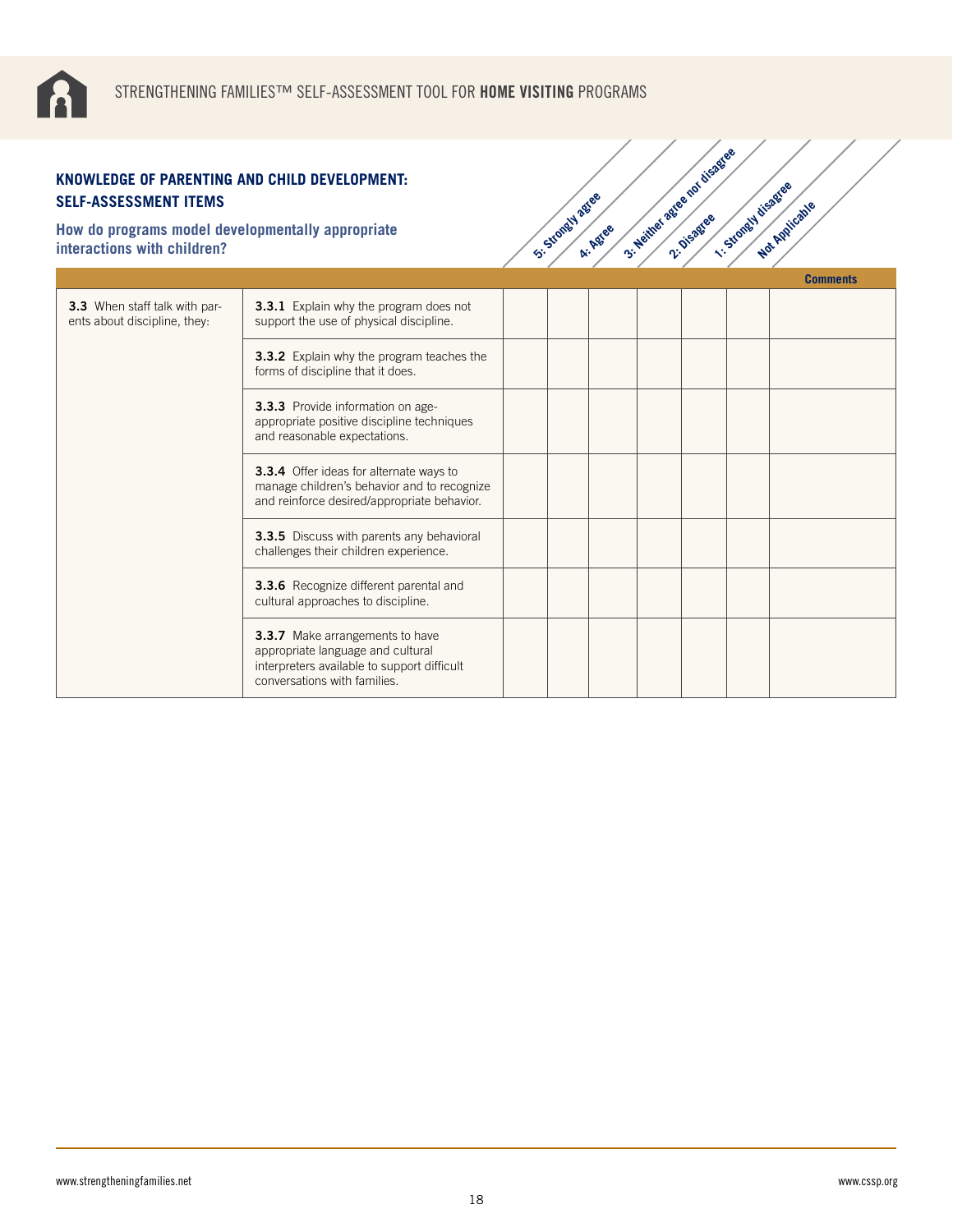

| KNOWLEDGE OF PARENTING AND CHILD DEVELOPMENT:<br><b>SELF-ASSESSMENT ITEMS</b>                                                                                                                                                                                                                                         |                                                                                                                                                                                                                                                                                                                                                                              |                    |          | 3- Neilhel agree not disage |                    |                 |
|-----------------------------------------------------------------------------------------------------------------------------------------------------------------------------------------------------------------------------------------------------------------------------------------------------------------------|------------------------------------------------------------------------------------------------------------------------------------------------------------------------------------------------------------------------------------------------------------------------------------------------------------------------------------------------------------------------------|--------------------|----------|-----------------------------|--------------------|-----------------|
| How do programs provide information and resources<br>on parenting and child development?                                                                                                                                                                                                                              |                                                                                                                                                                                                                                                                                                                                                                              | St. Strately agree | A: Agree |                             | 1-Strongy disagree | Not Applicable  |
|                                                                                                                                                                                                                                                                                                                       |                                                                                                                                                                                                                                                                                                                                                                              |                    |          |                             |                    | <b>Comments</b> |
| <b>3.4</b> Home visitors share<br>current, research-based<br>information with parents                                                                                                                                                                                                                                 | 3.4.1 Their child's growth and development<br>(including brain development).                                                                                                                                                                                                                                                                                                 |                    |          |                             |                    |                 |
| about:                                                                                                                                                                                                                                                                                                                | 3.4.2 Age-appropriate developmental<br>expectations.                                                                                                                                                                                                                                                                                                                         |                    |          |                             |                    |                 |
|                                                                                                                                                                                                                                                                                                                       | 3.4.3 How children develop self-esteem,<br>language skills, social skills, communication<br>skills and motor skills.                                                                                                                                                                                                                                                         |                    |          |                             |                    |                 |
|                                                                                                                                                                                                                                                                                                                       | <b>3.4.4</b> Age-appropriate activities to engage<br>in with their children.                                                                                                                                                                                                                                                                                                 |                    |          |                             |                    |                 |
|                                                                                                                                                                                                                                                                                                                       | 3.4.5 Immunizations, safe sleep and other<br>health and safety issues.                                                                                                                                                                                                                                                                                                       |                    |          |                             |                    |                 |
|                                                                                                                                                                                                                                                                                                                       | 3.4.6 The negative impacts of exposing<br>children to violence.                                                                                                                                                                                                                                                                                                              |                    |          |                             |                    |                 |
| 3.5 Parenting information<br>and materials used by the<br>program are culturally and                                                                                                                                                                                                                                  | <b>3.5.1</b> Are available in the languages spo-<br>ken by program families.                                                                                                                                                                                                                                                                                                 |                    |          |                             |                    |                 |
| linguistically appropriate, and:                                                                                                                                                                                                                                                                                      | 3.5.2 Reflect a diversity of racial and ethnic<br>backgrounds and family structures.                                                                                                                                                                                                                                                                                         |                    |          |                             |                    |                 |
|                                                                                                                                                                                                                                                                                                                       | 3.5.3 Encourage parents to reflect on their<br>own parenting history and culture, rather<br>than encouraging stereotypes.                                                                                                                                                                                                                                                    |                    |          |                             |                    |                 |
| avenues to meet diverse learning styles, including:<br>• One-on-one conversation and structured activities<br>Printed materials and handouts<br>Referrals to parenting classes<br>information<br>media pages accessed by participants<br>Mentoring or coaching connections between parents<br>groups in the community | 3.6 Parenting and child development information is provided through multiple<br>Books and videos that are available for parents to borrow<br>Opportunities for parents with similar concerns to come together and share<br>Postings of information and links on a program website and/or social<br>Parenting groups that respond to different ethnic, cultural or linguistic |                    |          |                             |                    |                 |

3: Neither agree nor disagree<br>2: Neither agreement is so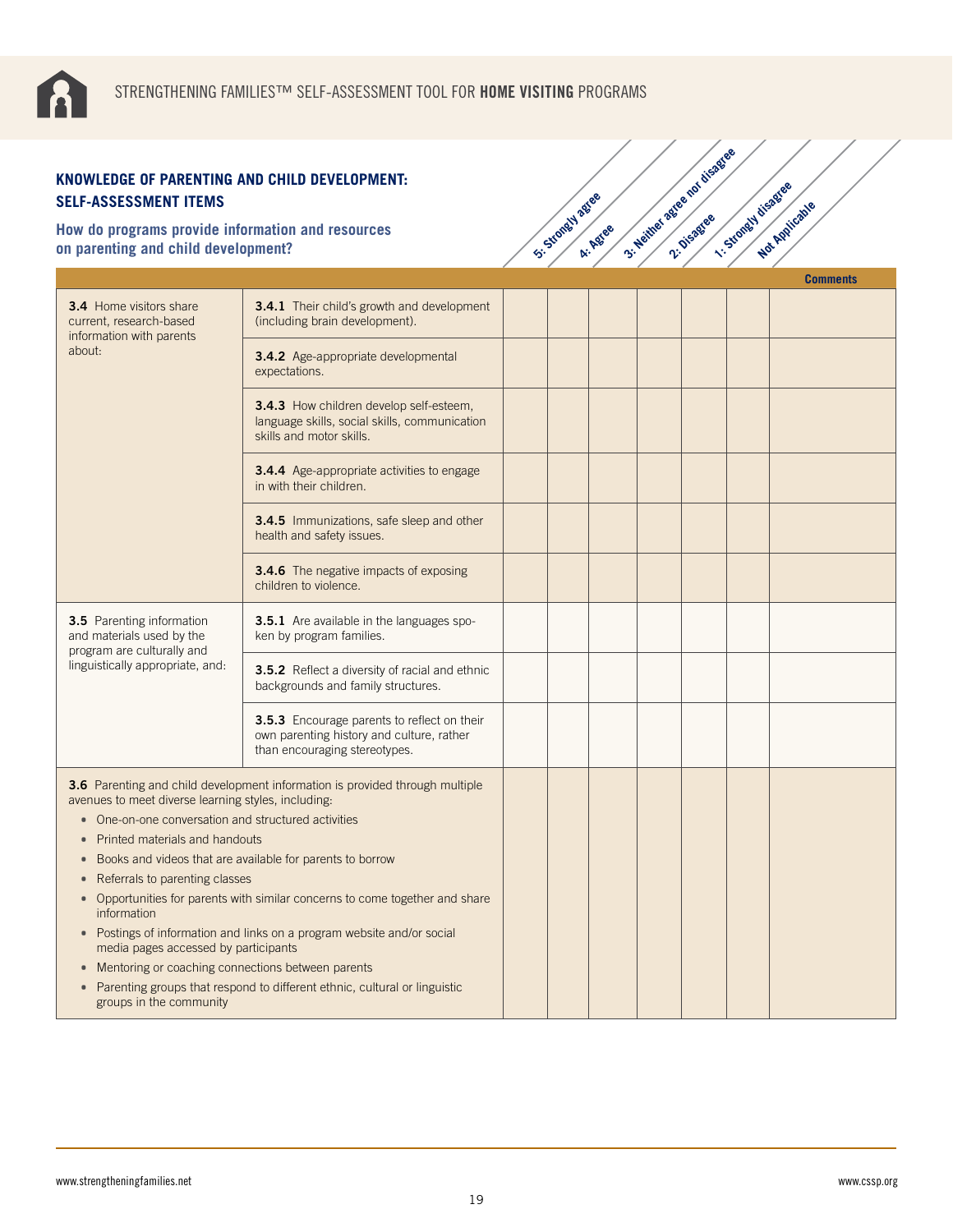

#### **How do programs provide information and resources on parenting and child development?**

| KNOWLEDGE OF PARENTING AND CHILD DEVELOPMENT:<br><b>SELF-ASSESSMENT ITEMS</b>                                                                                                                                                                                                                                                                                                                                                                             |                                                                                                                                                                                                                             |                  |          |                              |                    |                 |
|-----------------------------------------------------------------------------------------------------------------------------------------------------------------------------------------------------------------------------------------------------------------------------------------------------------------------------------------------------------------------------------------------------------------------------------------------------------|-----------------------------------------------------------------------------------------------------------------------------------------------------------------------------------------------------------------------------|------------------|----------|------------------------------|--------------------|-----------------|
| How do programs provide information and resources<br>on parenting and child development?                                                                                                                                                                                                                                                                                                                                                                  |                                                                                                                                                                                                                             | Si Standy J agee | A: Agree | 3- Neither astee not disable | 1- Standy disacres | Not Applicable  |
|                                                                                                                                                                                                                                                                                                                                                                                                                                                           |                                                                                                                                                                                                                             |                  |          |                              |                    | <b>Comments</b> |
| circumstances. For example:<br>Needs and concerns of first time parents<br>Noncustodial parents<br>Families that are co-parenting<br>Nontraditional caregivers (grandparents, foster parents)<br>$\bullet$                                                                                                                                                                                                                                                | <b>3.7</b> Home visits are responsive to the needs of parents in different<br>• Different parenting styles of mothers and fathers and the strengths of each<br>Needs of parents who are parenting a child with a disability |                  |          |                              |                    |                 |
| 3.8 Staff provide "just in time" parenting tips and discuss parenting issues with<br>parents when:<br>• Child behavior or development issues arise (e.g., potty training, changes<br>in eating or sleeping patterns, separation issues, aggressive behavior<br>• A parent appears to be frustrated or stressed and in need of support<br>• A parent appears to be having difficulty relating to or communicating<br>with their child                      |                                                                                                                                                                                                                             |                  |          |                              |                    |                 |
| 3.9 The program provides specific learning opportunities for expectant and<br>new parents, covering topics such as:<br>• Prenatal and infant health and development<br>The birth process and what to expect<br>$\bullet$<br>The needs of postnatal women and their families<br>• The developing role of first time parents (including adolescent parents,<br>if appropriate)<br>• Planning for the child's needs after birth, such as car seats and cribs |                                                                                                                                                                                                                             |                  |          |                              |                    |                 |
| 3.10 Home visitors help<br>parents (e.g., moms, dads                                                                                                                                                                                                                                                                                                                                                                                                      | <b>3.10.1</b> Examine their values and behaviors.                                                                                                                                                                           |                  |          |                              |                    |                 |
| and/or others in the primary<br>parenting role) to:                                                                                                                                                                                                                                                                                                                                                                                                       | 3.10.2 See how their own childhood<br>experiences affect their present family<br>interactions.                                                                                                                              |                  |          |                              |                    |                 |
|                                                                                                                                                                                                                                                                                                                                                                                                                                                           | 3.10.3 Set goals for their family.                                                                                                                                                                                          |                  |          |                              |                    |                 |
|                                                                                                                                                                                                                                                                                                                                                                                                                                                           | 3.10.4 Recognize their strengths and<br>abilities as parents.                                                                                                                                                               |                  |          |                              |                    |                 |
|                                                                                                                                                                                                                                                                                                                                                                                                                                                           | <b>3.10.5</b> Feel confident about their parenting<br>skills.                                                                                                                                                               |                  |          |                              |                    |                 |
| <b>3.11</b> The program provides information to parents about selecting<br>responsible caregivers and high-quality early care and learning arrangements<br>for their children.                                                                                                                                                                                                                                                                            |                                                                                                                                                                                                                             |                  |          |                              |                    |                 |

3: Neither agree nor disagree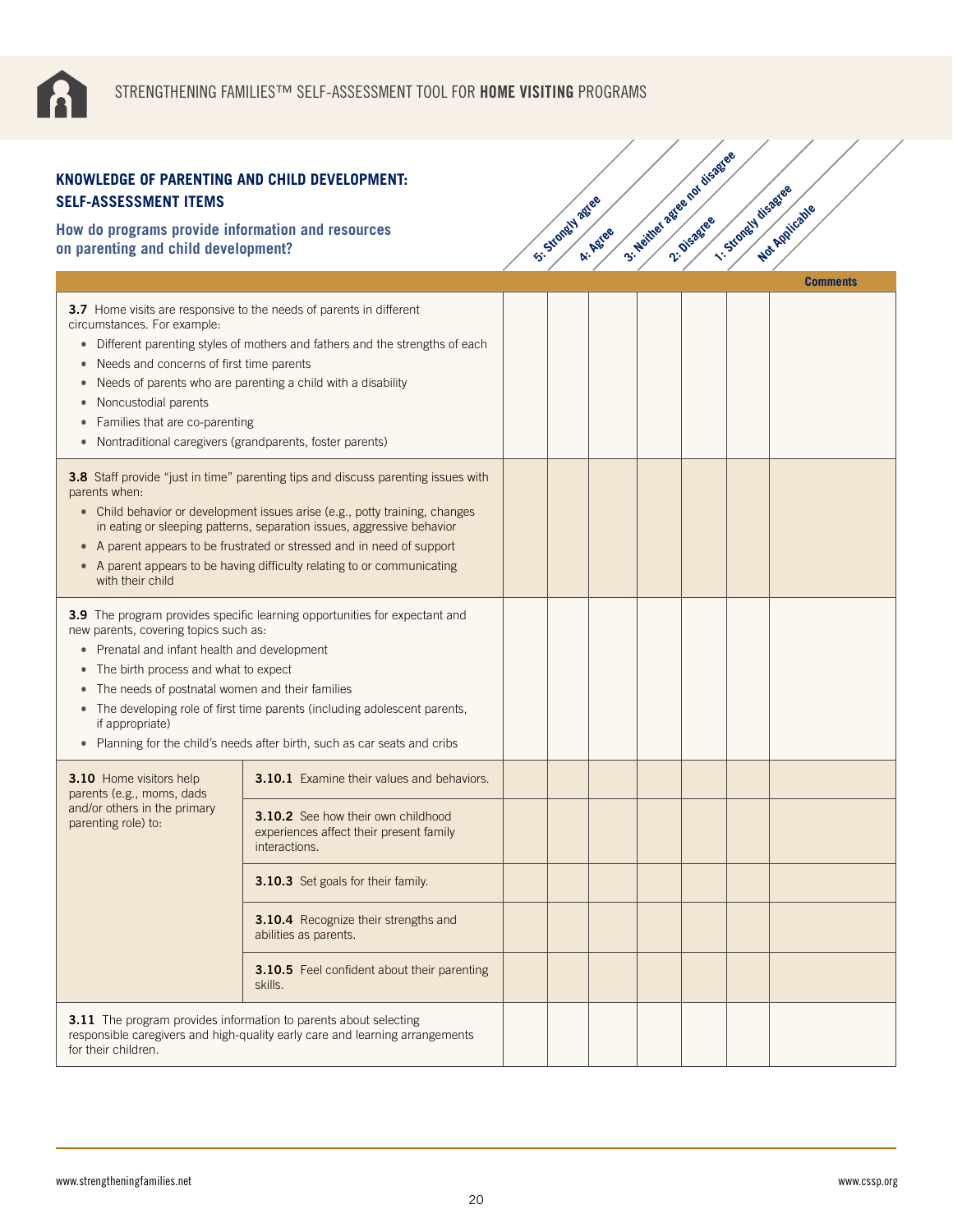

| KNOWLEDGE OF PARENTING AND CHILD DEVELOPMENT:<br><b>SELF-ASSESSMENT ITEMS</b>            |                                                                                                                                                |  |                 |          | 3: Neither agree not disass |                  |                 |
|------------------------------------------------------------------------------------------|------------------------------------------------------------------------------------------------------------------------------------------------|--|-----------------|----------|-----------------------------|------------------|-----------------|
| How do programs provide information and resources<br>on parenting and child development? |                                                                                                                                                |  | Si-Standy agree | A: Agree |                             | 1-Strongwidsagee | Not Applicable  |
|                                                                                          |                                                                                                                                                |  |                 |          |                             |                  | <b>Comments</b> |
| <b>3.12</b> The program provides<br>information and guidance<br>about:                   | <b>3.12.1</b> Children's transition to school<br>(e.g., what to expect from teachers, the<br>kindergarten experience).                         |  |                 |          |                             |                  |                 |
|                                                                                          | <b>3.12.2</b> Parents' and children's educational<br>rights and responsibilities.                                                              |  |                 |          |                             |                  |                 |
|                                                                                          | <b>3.12.3</b> The importance of parents staying<br>involved in their child's education and taking<br>leadership roles in their child's school. |  |                 |          |                             |                  |                 |

**5: Strongly agree** 

**4: Agree**

3: Neither agree nor disagree<br>2: Neither agreement is so

3: Neither agree nor disagree<br>2: Neither agreement is so

**1: Strongly disagree** 

**Not Applicable** 

## **KNOWLEDGE OF PARENTING AND CHILD DEVELOPMENT: SELF-ASSESSMENT ITEMS**

**How do programs encourage parents to observe, ask questions, explore parenting issues and try out new strategies?**

|                                                                                                                                           |                                                                                                                                                                                          |  |  |  | <b>Comments</b> |
|-------------------------------------------------------------------------------------------------------------------------------------------|------------------------------------------------------------------------------------------------------------------------------------------------------------------------------------------|--|--|--|-----------------|
| <b>3.13</b> Parents and staff<br>work together to design and<br>organize opportunities for                                                | <b>3.13.1</b> Cultural/ethnic expectations and<br>practices related to parenting.                                                                                                        |  |  |  |                 |
| parent-led discussions<br>(such as a Community Café or                                                                                    | 3.13.2 Different parenting practices.                                                                                                                                                    |  |  |  |                 |
| Parent Café series) to explore:                                                                                                           | 3.13.3 Parent/child relationships.                                                                                                                                                       |  |  |  |                 |
|                                                                                                                                           | 3.13.4 How to interact effectively with<br>their children (e.g., listening; appreciating<br>ideas, efforts and feelings; creating<br>a non-threatening environment).                     |  |  |  |                 |
| <b>3.14</b> Staff recognize and<br>support parenting challenges<br>experienced by families with<br>children who have special<br>needs by: | <b>3.14.1</b> Regularly checking in with parents<br>about parenting issues.                                                                                                              |  |  |  |                 |
|                                                                                                                                           | <b>3.14.2</b> Being sensitive to parents' frustra-<br>tion, protectiveness, guilt, loss and other<br>related feelings, and acknowledging the<br>challenges families may be experiencing. |  |  |  |                 |
|                                                                                                                                           | 3.14.3 Supporting parents in understand-<br>ing appropriate developmental expectations<br>for their children with special needs.                                                         |  |  |  |                 |
|                                                                                                                                           | <b>3.14.4</b> Checking in with parents about<br>the impact their children's special needs<br>may have on family dynamics and parental<br>stress.                                         |  |  |  |                 |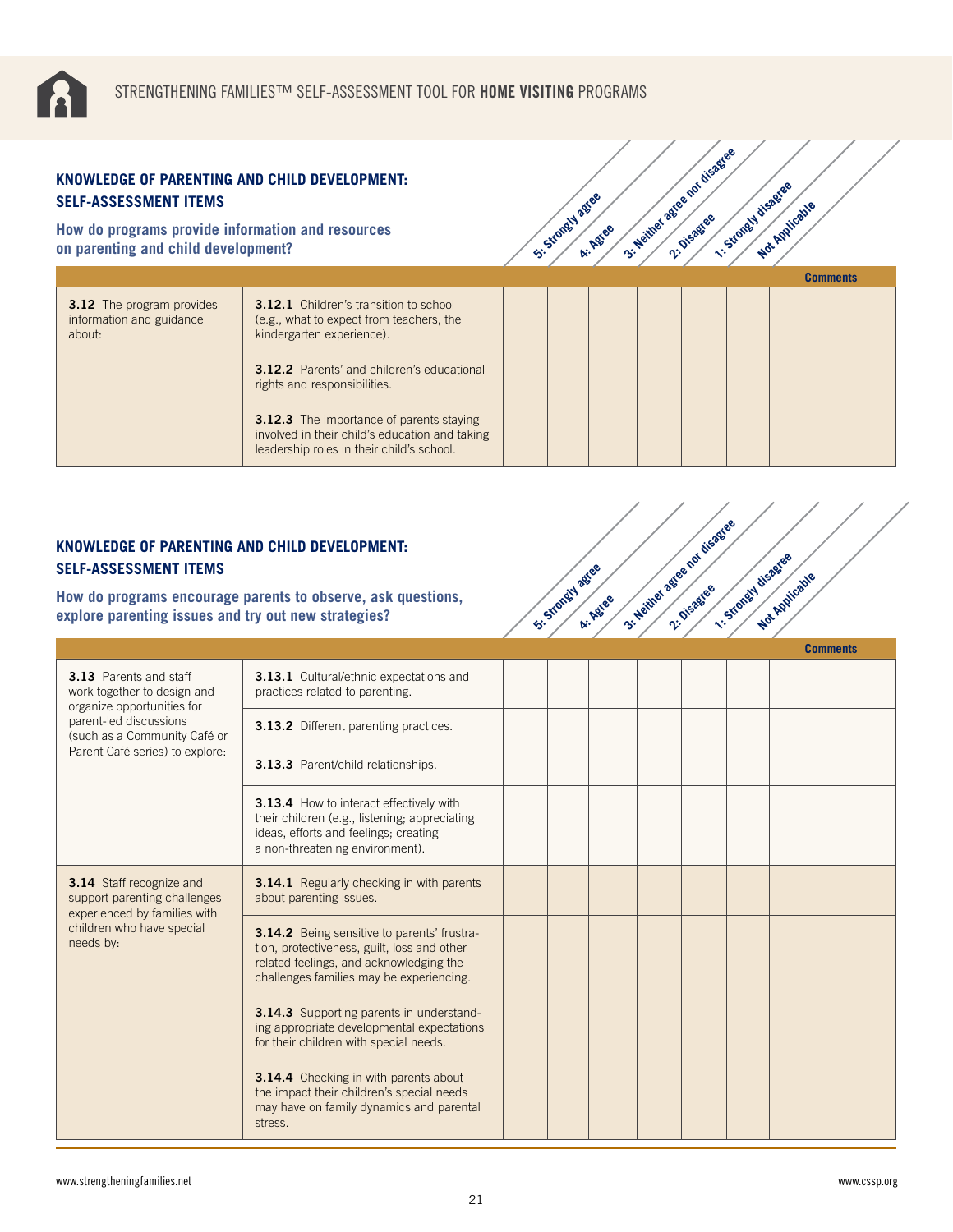

| <b>SELF-ASSESSMENT ITEMS</b>                                                                                         | KNOWLEDGE OF PARENTING AND CHILD DEVELOPMENT:                                                                                                               |  |                              |                             |                    |                 |
|----------------------------------------------------------------------------------------------------------------------|-------------------------------------------------------------------------------------------------------------------------------------------------------------|--|------------------------------|-----------------------------|--------------------|-----------------|
| How do programs encourage parents to observe, ask questions,<br>explore parenting issues and try out new strategies? |                                                                                                                                                             |  | St. Standy agree<br>A: Agree | 3: Neither astee not disase | 1-Strongy disaties | Not Applicable  |
|                                                                                                                      |                                                                                                                                                             |  |                              |                             |                    | <b>Comments</b> |
|                                                                                                                      | <b>3.14.5</b> Being especially supportive at<br>the time that special needs are initially<br>identified.<br><b>3.14.6</b> Connecting parents with materials |  |                              |                             |                    |                 |
|                                                                                                                      | and websites, support groups, play groups<br>and community resources specific to their<br>children's special needs.                                         |  |                              |                             |                    |                 |
|                                                                                                                      | <b>3.14.7</b> Ensuring that program parent-child<br>activities are appropriate for families with<br>children with special needs.                            |  |                              |                             |                    |                 |

**5: Strongly agree** 

**4: Agree** 

3: Neither agree nor disagree

3: Neither agree nor disagree<br>2: Neither agreement is so

**1: Strongly disagree** 

**Not Applicable** 

 **Comments**

# **KNOWLEDGE OF PARENTING AND CHILD DEVELOPMENT: SELF-ASSESSMENT ITEMS**

**How do programs address parenting issues from a strength-based perspective?**

| 3.15 Home visitors share<br>their observations of children<br>with parents to help the<br>parents recognize:        | 3.15.1 Their children's unique assets,<br>temperament, personality, communication<br>styles and behavioral cues. |  |  |  |  |
|---------------------------------------------------------------------------------------------------------------------|------------------------------------------------------------------------------------------------------------------|--|--|--|--|
|                                                                                                                     | <b>3.15.2</b> Their children's growth and<br>development patterns.                                               |  |  |  |  |
|                                                                                                                     | 3.15.3 Their children's positive social skills<br>and developmentally appropriate emotional<br>behavior.         |  |  |  |  |
|                                                                                                                     | <b>3.15.4</b> Their children's independence and<br>abilities.                                                    |  |  |  |  |
|                                                                                                                     | <b>3.15.5</b> Activities families can use to<br>enhance their children's skills and<br>development.              |  |  |  |  |
|                                                                                                                     | 3.15.6 Signals that development may not<br>be on track.                                                          |  |  |  |  |
| 3.16 Home visitors consult with parents when child health or developmental<br>problems are suspected or identified. |                                                                                                                  |  |  |  |  |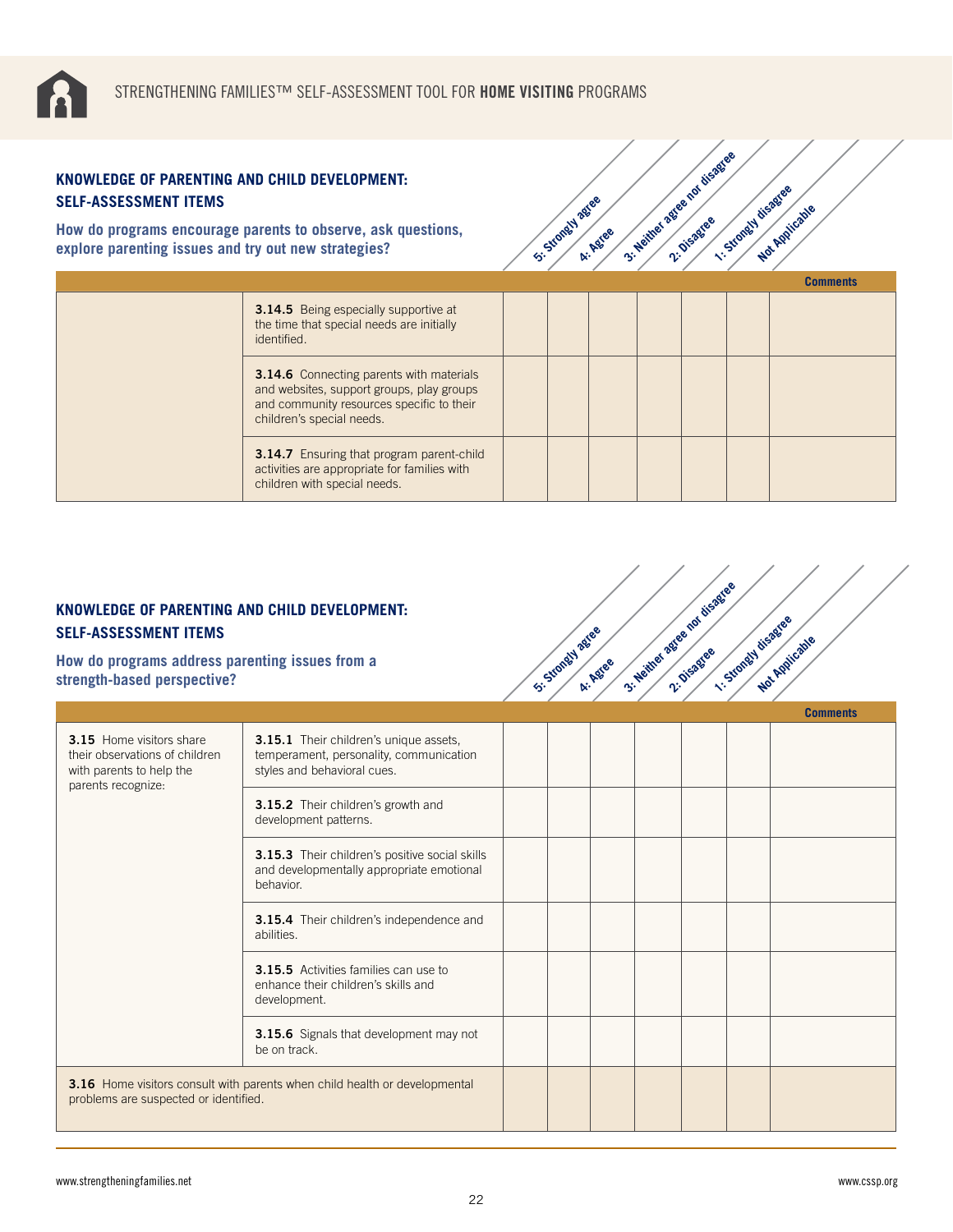

| KNOWLEDGE OF PARENTING AND CHILD DEVELOPMENT:<br><b>SELF-ASSESSMENT ITEMS</b>                                |                                                                                                                                                     |                   |          |                                 |                      |                 |
|--------------------------------------------------------------------------------------------------------------|-----------------------------------------------------------------------------------------------------------------------------------------------------|-------------------|----------|---------------------------------|----------------------|-----------------|
| How do programs address parenting issues from a<br>strength-based perspective?                               |                                                                                                                                                     | St. Strately agee | A: Agree | 3- Neilly & assessed for disass | 1. Strongst disastee | Not Applicable  |
|                                                                                                              |                                                                                                                                                     |                   |          |                                 |                      | <b>Comments</b> |
| 3.17 Staff reinforce positive<br>parent-child interactions by:                                               | 3.17.1 Noticing and acknowledging when<br>parents are attuned to their children's needs<br>or are communicating effectively with their<br>children. |                   |          |                                 |                      |                 |
|                                                                                                              | 3.17.2 Sharing something positive with<br>parents about their child's behavior and<br>development.                                                  |                   |          |                                 |                      |                 |
|                                                                                                              | 3.17.3 Modeling positive discipline.                                                                                                                |                   |          |                                 |                      |                 |
| 3.18 Staff proactively and<br>respectfully address concerns<br>about parenting techniques or<br>behavior by: | 3.18.1 Acknowledging young children's<br>frustrating behavior and recognizing parents'<br>efforts to deal with it effectively.                      |                   |          |                                 |                      |                 |
|                                                                                                              | 3.18.2 Asking open-ended questions to<br>understand the behavior from the parent's<br>perspective.                                                  |                   |          |                                 |                      |                 |
|                                                                                                              | 3.18.3 Sharing concerns about a child's<br>behavior and/or about the parents'<br>parenting practices and respectfully<br>offering alternatives.     |                   |          |                                 |                      |                 |
|                                                                                                              | 3.18.4 Connecting parents to resources<br>and supports that may help to address<br>parenting issues.                                                |                   |          |                                 |                      |                 |

3: Neither agree nor disagree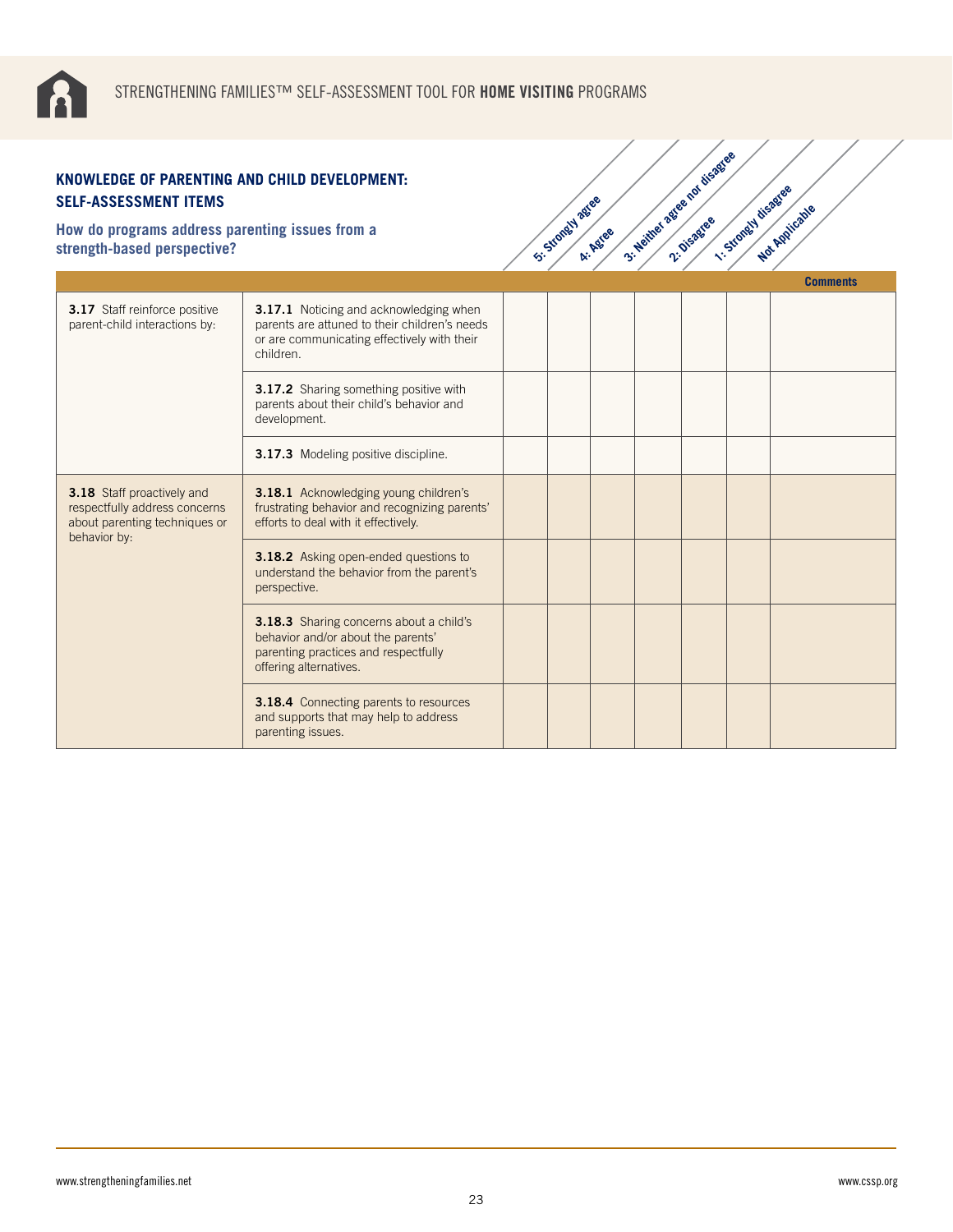<span id="page-23-0"></span>

#### **CONCRETE SUPPORT IN TIMES OF NEED**

All parents need help sometimes. When parents are faced with very challenging situations, such as losing a job or not being able to feed their family, they need access to resources and services that address their needs and minimize their stress. This type of support helps to ensure that families receive the basic necessities that everyone deserves in order to grow. Providing concrete support also ensures that families have access to any specialized medical, mental health, social, educational or legal services they may need. Programs can help parents to identify, find and receive concrete support in times of need. Programs should:

- Respond immediately when families are in crisis
- Provide information and connections to services in the community
- Help families to develop skills and tools they need to identify their needs and connect to supports

Even though programs are not always equipped to provide all the services and supports families may need, they can still play a vital role in helping families access concrete supports in times of crisis. Programs can also play a critical role in helping families develop their own proactive strategies for meeting needs in the future.

| <b>CONCRETE SUPPORTS: SELF-ASSESSMENT ITEMS</b><br>How do programs respond immediately when families<br>are in crisis?    |                                                                                                                                                                                                                                   | S'-Standy Jages | A: Agree | 3- Neither acres not disagree | 1-Strongy disagee | Not Applicable<br><b>Comments</b> |
|---------------------------------------------------------------------------------------------------------------------------|-----------------------------------------------------------------------------------------------------------------------------------------------------------------------------------------------------------------------------------|-----------------|----------|-------------------------------|-------------------|-----------------------------------|
| 4.1 Parents are encouraged<br>to turn to staff in the event of a<br>crisis through:                                       | 4.1.1 The fact that staff listen, show<br>concern and share their personal<br>challenges, as appropriate in informal<br>conversation and regular interaction.<br>4.1.2 Materials regularly provided to<br>participating families. |                 |          |                               |                   |                                   |
| 4.2 If parents bring up<br>issues that home visitors feel<br>unequipped to handle, home<br>visitors can refer parents to: | 4.2.1 A supervisor.<br>4.2.2 A specialist with knowledge in the<br>area.<br>4.2.3 A cross-disciplinary staff team.                                                                                                                |                 |          |                               |                   |                                   |
| 4.3 Staff proactively respond<br>to signs of parent or family                                                             | 4.2.4 Community resources.<br>4.3.1 Expressing concern and offering<br>help.                                                                                                                                                      |                 |          |                               |                   |                                   |
| distress by:                                                                                                              | 4.3.2 Offering to connect families to<br>resources, including help lines, community<br>resources or public agencies.<br>4.3.3 Making themselves and/or other                                                                      |                 |          |                               |                   |                                   |
|                                                                                                                           | designated home visitors available to parents<br>if parents need to talk.                                                                                                                                                         |                 |          |                               |                   |                                   |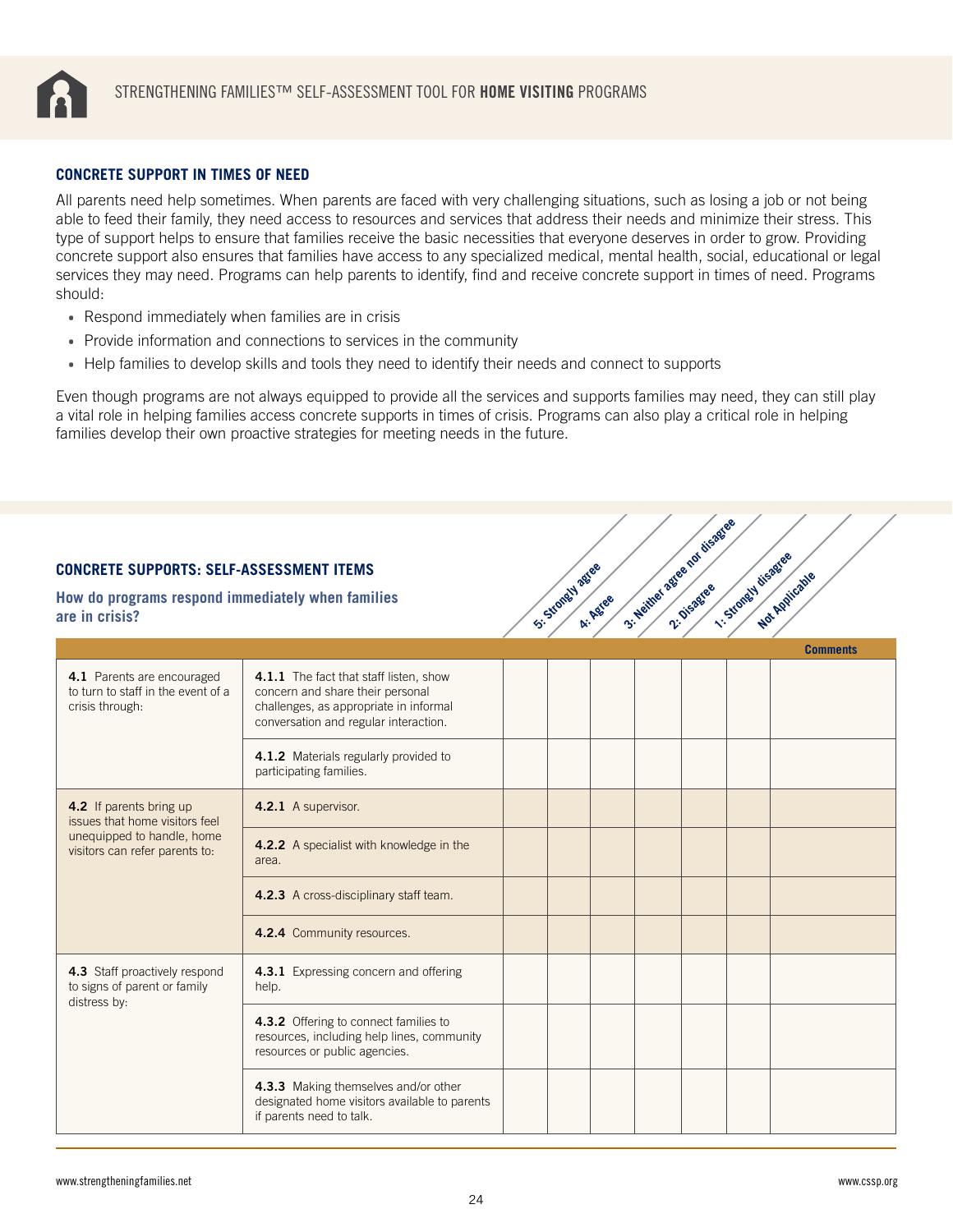

## **CONCRETE SUPPORTS: SELF-ASSESSMENT ITEMS**

|                                                                                   | ONCRETE SUPPORTS: SELF-ASSESSMENT ITEMS<br>ow do programs respond immediately when families<br>e in crisis?                                                                                |  |  | St. Strongly agree<br>A: Agree | 3- Neillys agree not disage | 1. Strongth disagree | Not Applicable  |
|-----------------------------------------------------------------------------------|--------------------------------------------------------------------------------------------------------------------------------------------------------------------------------------------|--|--|--------------------------------|-----------------------------|----------------------|-----------------|
|                                                                                   |                                                                                                                                                                                            |  |  |                                |                             |                      | <b>Comments</b> |
|                                                                                   | 4.3.4 Being sensitive and responsive to the<br>impact of family stress on children.                                                                                                        |  |  |                                |                             |                      |                 |
|                                                                                   | 4.3.5 Keeping family issues confidential<br>unless given explicit permission to share<br>information (except when potential abuse<br>or neglect is at issue and a report is<br>mandated).  |  |  |                                |                             |                      |                 |
|                                                                                   | 4.3.6 Helping families to identify short-term<br>supports and prepare long-term strategies<br>so they are better able to sustain themselves<br>and endure hardships.                       |  |  |                                |                             |                      |                 |
| 4.4 When a family is<br>experiencing extreme<br>difficulties but there is no sign | 4.4.1 Home visitors work with the family<br>to discuss concerns and appropriate action<br>steps.                                                                                           |  |  |                                |                             |                      |                 |
| of imminent harm to the child<br>or other family members:                         | 4.4.2 Staff attempt to connect the family to<br>resources that can help address the issue,<br>including such intensive services as respite<br>care, shelters or emergency crisis services. |  |  |                                |                             |                      |                 |
|                                                                                   | 4.4.3 Staff continue to support the family<br>and monitor the situation until the situation<br>is resolved.                                                                                |  |  |                                |                             |                      |                 |

3: Neither agree nor disagree<br>2: Neither agreement is so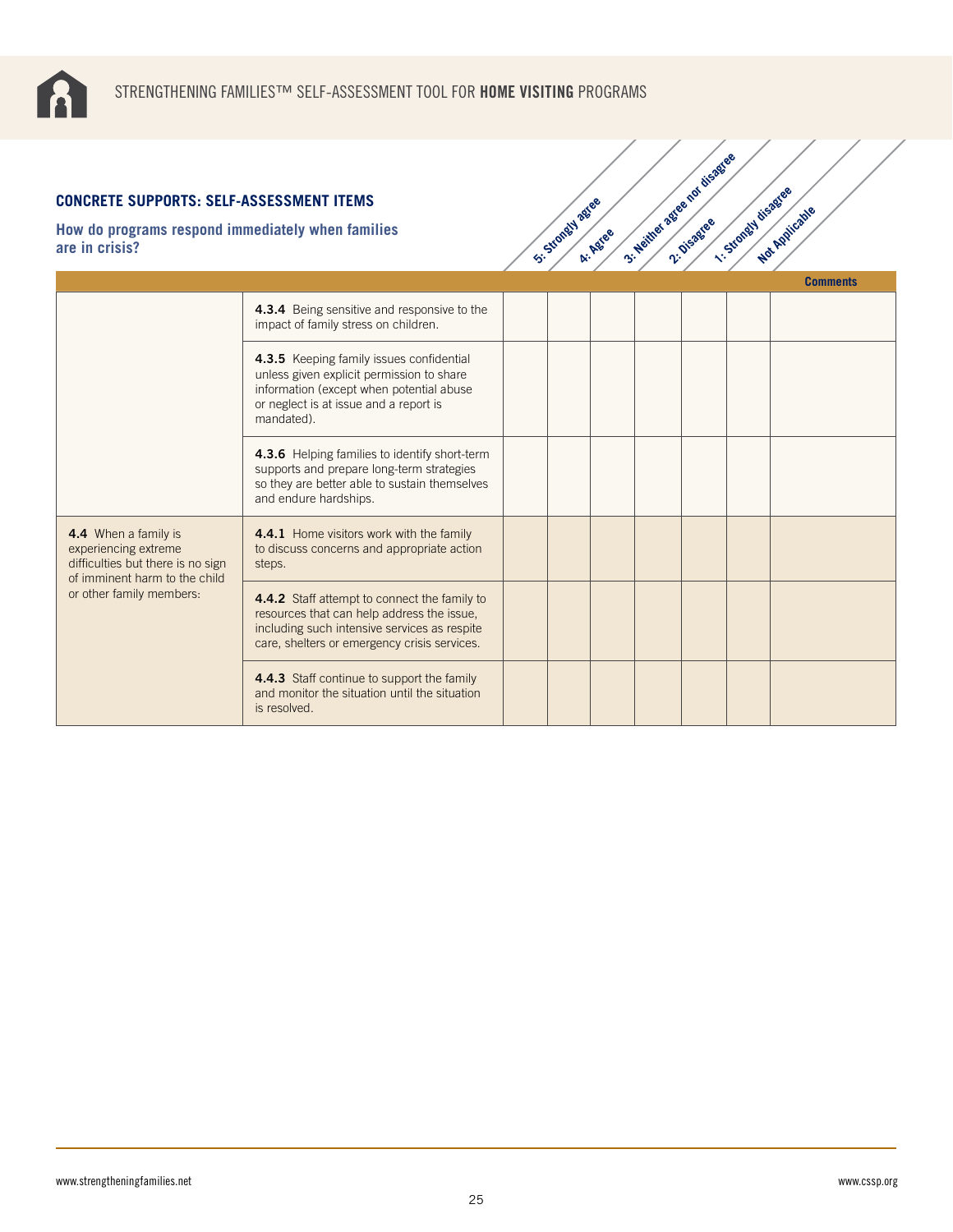

| <b>CONCRETE SUPPORTS: SELF-ASSESSMENT ITEMS</b>                                                                                                                                                                                                                                                                              |                                                                                                                                                                     |                 |          |                                |                    |                 |
|------------------------------------------------------------------------------------------------------------------------------------------------------------------------------------------------------------------------------------------------------------------------------------------------------------------------------|---------------------------------------------------------------------------------------------------------------------------------------------------------------------|-----------------|----------|--------------------------------|--------------------|-----------------|
| How do programs provide information and connections to<br>services in the community?                                                                                                                                                                                                                                         |                                                                                                                                                                     | Si Strangy ages | A: Agree | 3- Neither action not disagree | 1-Strongy disagree | Not Applicable  |
|                                                                                                                                                                                                                                                                                                                              |                                                                                                                                                                     |                 |          |                                |                    | <b>Comments</b> |
| language capacities, etc. Services to be included are:<br>• Food pantries<br>Health providers<br>Domestic violence services<br><b>Shelters</b><br>Respite care for children<br>Alcohol and substance abuse services<br>Mental health services<br>Economic supports<br>Legal assistance<br>• Quality early care and education | 4.5 The program maintains up-to-date information about services in the com-<br>munity, including hours of operation, fees, locations, eligibility requirements,     |                 |          |                                |                    |                 |
| 4.6 The program actively<br>builds collaborative links with<br>other service providers by:                                                                                                                                                                                                                                   | 4.6.1 Easing the referral process by<br>ensuring the workers in different programs<br>know each other and work together.                                            |                 |          |                                |                    |                 |
|                                                                                                                                                                                                                                                                                                                              | 4.6.2 Coordinating follow-up efforts across<br>service providers.                                                                                                   |                 |          |                                |                    |                 |
|                                                                                                                                                                                                                                                                                                                              | 4.6.3 Sharing information about resources<br>with parents.                                                                                                          |                 |          |                                |                    |                 |
|                                                                                                                                                                                                                                                                                                                              | 4.6.4 Identifying and advocating to fill<br>resource gaps in the services available to<br>families.                                                                 |                 |          |                                |                    |                 |
|                                                                                                                                                                                                                                                                                                                              | 4.7 Home visitors provide families information and guidance related to financial<br>literacy, economic planning, money management and financial support.            |                 |          |                                |                    |                 |
| themselves and their children.                                                                                                                                                                                                                                                                                               | 4.8 Home visitors help parents find a medical home (primary care provider) for                                                                                      |                 |          |                                |                    |                 |
| 4.9 Staff help parents to<br>identify and mobilize<br>resources to address needs<br>by:                                                                                                                                                                                                                                      | 4.9.1 Encouraging families to take the<br>lead when creating a plan to address family<br>needs.                                                                     |                 |          |                                |                    |                 |
|                                                                                                                                                                                                                                                                                                                              | 4.9.2 Ensuring that family plans recognize<br>parents as active participants in the change<br>process, rather than passive recipients of<br>services.               |                 |          |                                |                    |                 |
|                                                                                                                                                                                                                                                                                                                              | 4.9.3 Communicating to families that<br>seeking help is not an indicator of weakness<br>or failure as a parent, but rather is a step<br>toward building resilience. |                 |          |                                |                    |                 |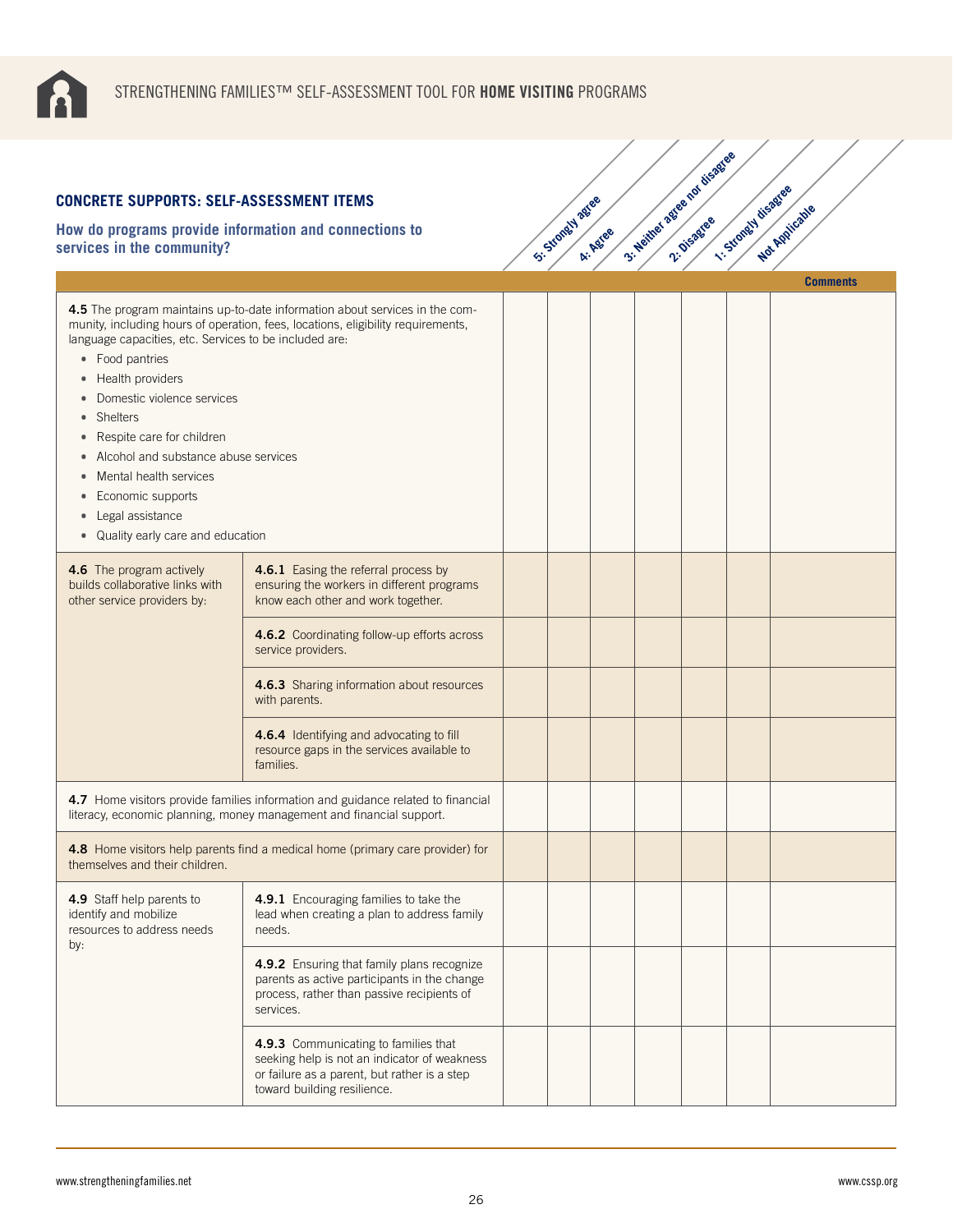

## **CONCRETE SUPPORTS: SELF-ASSESSMENT ITEMS**

| <b>CONCRETE SUPPORTS: SELF-ASSESSMENT ITEMS</b>                                                |                                                                                                                                                                                                                                                |                |          |                             |                    |                 |
|------------------------------------------------------------------------------------------------|------------------------------------------------------------------------------------------------------------------------------------------------------------------------------------------------------------------------------------------------|----------------|----------|-----------------------------|--------------------|-----------------|
| identify their needs and connect to supports?                                                  | How do programs help families to develop skills they need to                                                                                                                                                                                   | Strategy agree | A: Agree | 3- Neilher agree not disage | 1-Strongy disagree | Mar Applicable  |
|                                                                                                |                                                                                                                                                                                                                                                |                |          |                             |                    | <b>Comments</b> |
|                                                                                                | 4.9.4 Encouraging parents to advocate for<br>themselves and their child.                                                                                                                                                                       |                |          |                             |                    |                 |
|                                                                                                | 4.9.5 Providing information and guidance<br>to families so that they understand their<br>rights in accessing services, gain knowledge<br>of relevant services and learn how to<br>navigate through service systems.                            |                |          |                             |                    |                 |
|                                                                                                | 4.9.6 Encouraging any interested parents<br>to advocate for local and state policy<br>changes to promote better and more<br>accessible services for families in their<br>community.                                                            |                |          |                             |                    |                 |
| 4.10 When staff make refer-<br>rals to outside services, they<br>support family leadership by: | 4.10.1 Brainstorming with families about<br>what resources would be helpful.                                                                                                                                                                   |                |          |                             |                    |                 |
|                                                                                                | 4.10.2 Respecting families that are not<br>comfortable with a specific provider by<br>helping them to either address and resolve<br>the issue or identify other resources.                                                                     |                |          |                             |                    |                 |
|                                                                                                | 4.10.3 Helping parents learn how to<br>address barriers to utilizing services<br>(e.g., lack of transportation or child care,<br>fees, language barriers, lack of translation<br>services, lack of cultural sensitivity and<br>inclusiveness). |                |          |                             |                    |                 |
|                                                                                                | 4.10.4 Coaching parents as they fill out<br>initial paperwork required to access these<br>services (e.g. insurance and eligibility<br>forms).                                                                                                  |                |          |                             |                    |                 |
|                                                                                                | 4.10.5 Following up with families on<br>referrals to ensure that they were satisfied<br>with the services they received, and<br>providing help in advocating for themselves<br>if they were not satisfied.                                     |                |          |                             |                    |                 |
|                                                                                                | 4.10.6 Making a personal connection<br>between families and service providers<br>(if families have agreed to share information<br>through written consent).                                                                                    |                |          |                             |                    |                 |

3: Neither agree nor disagree<br>2: Neither agreement is so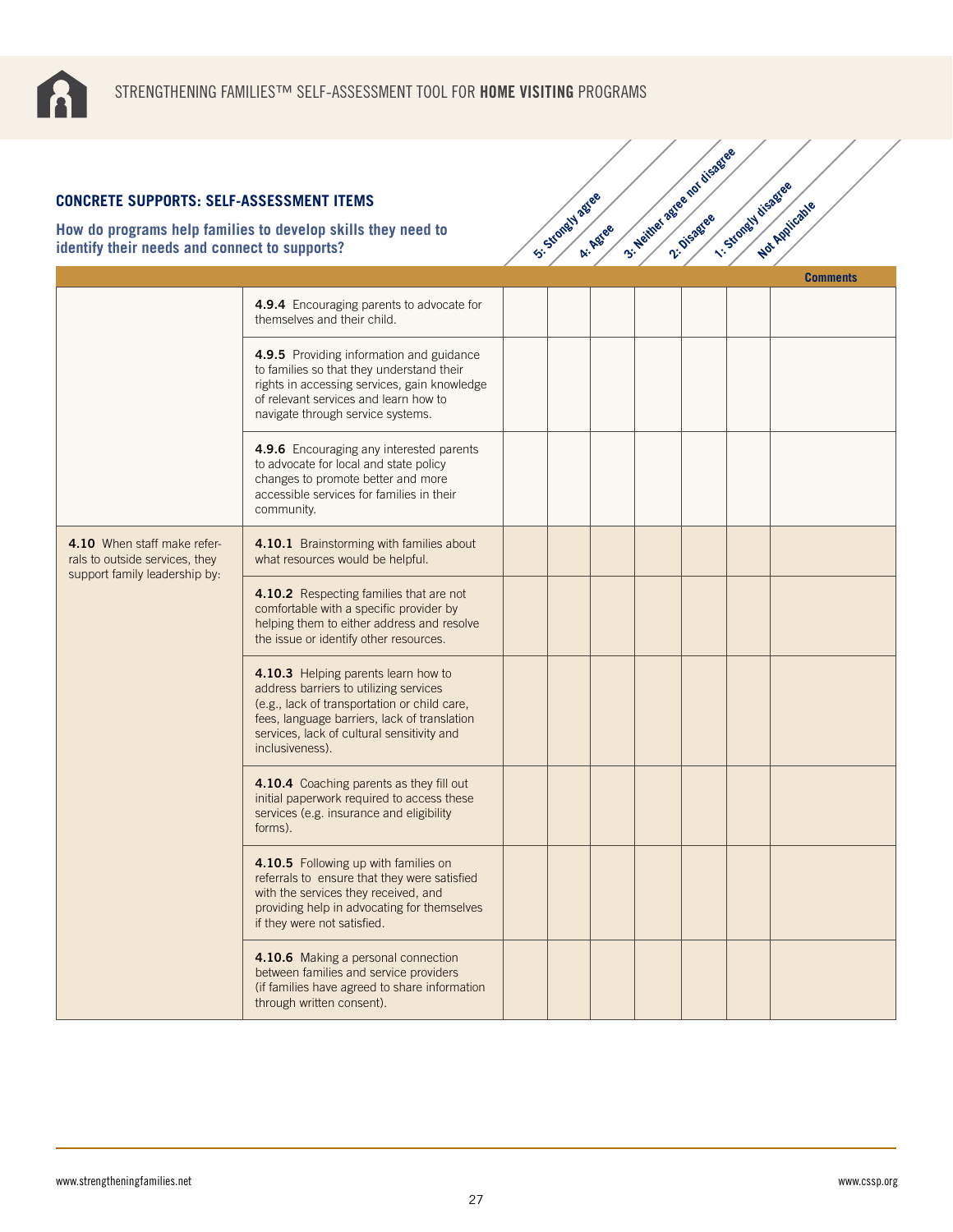<span id="page-27-0"></span>

#### **SOCIAL AND EMOTIONAL COMPETENCE OF CHILDREN**

Early childhood experiences set the stage for later health, well-being and learning. A growing body of research has shown the relationship between young children's social and emotional competence and their cognitive development, language skills, mental health and school success. The development of social and emotional competence—that is, characteristics such as self-regulation, self-confidence and social skills—depends on the quality of nurturing care, communication and stimulation that a child experiences. Home visiting programs can help to promote the social and emotional competence of children. Programs should:

- Help parents foster their child's social emotional development
- Model nurturing care to children
- Include children's social and emotional development activities in programming
- Help children develop a positive cultural identity and interact in a diverse society
- Respond proactively when social or emotional development needs extra support

#### **SOCIAL AND EMOTIONAL COMPETENCE OF CHILDREN: SELF-ASSESSMENT ITEMS**

**How do programs help parents foster their child's social emotional development?**

|                                                                                                                           |                                                                                                                                                                                                    |  |  |  | <b>Comments</b> |
|---------------------------------------------------------------------------------------------------------------------------|----------------------------------------------------------------------------------------------------------------------------------------------------------------------------------------------------|--|--|--|-----------------|
| 5.1 The program introduces<br>all family members to the con-<br>cept of promoting social and<br>emotional development by: | <b>5.1.1</b> Providing parents with information<br>on the importance of supporting children's<br>healthy social and emotional development-<br>and its connection to success in school<br>and life. |  |  |  |                 |
|                                                                                                                           | <b>5.1.2</b> Helping parents understand age-<br>appropriate social and emotional skills and<br>behaviors.                                                                                          |  |  |  |                 |
|                                                                                                                           | <b>5.1.3</b> Providing opportunities to discuss<br>social and emotional issues within a racial<br>and cultural context.                                                                            |  |  |  |                 |
|                                                                                                                           | 5.1.4 Offering parents ideas on how to<br>foster a child's social and emotional<br>learning.                                                                                                       |  |  |  |                 |
|                                                                                                                           | <b>5.1.5</b> Asking about parents' observations of<br>their child's social and emotional develop-<br>ment.                                                                                         |  |  |  |                 |

**5: Strongly agree** 

**4: Agree**

3: Neither agree nor disagree<br>2: Neither agreement is so

**1: Strongly disagree**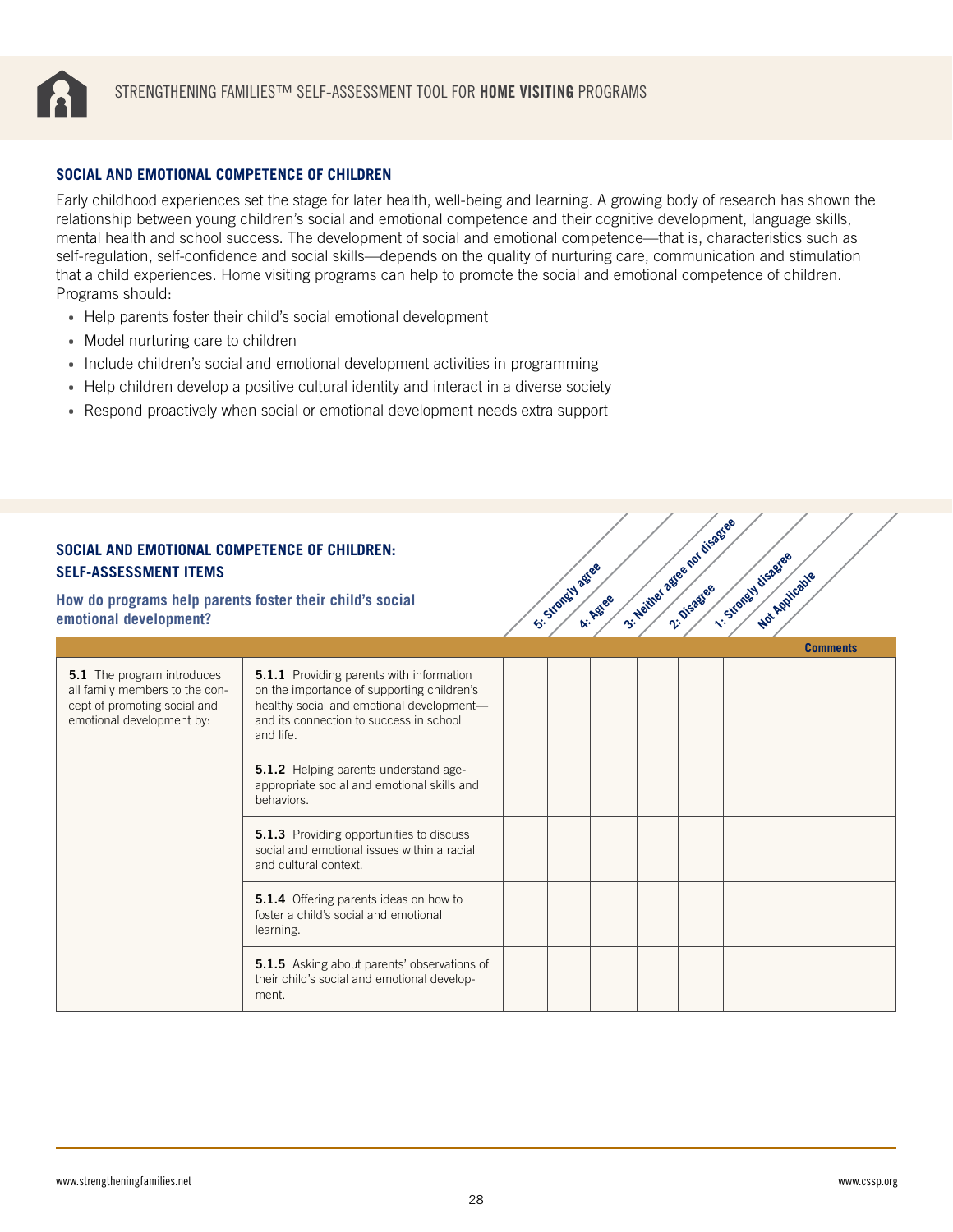

| SOCIAL AND EMOTIONAL COMPETENCE OF CHILDREN:<br><b>SELF-ASSESSMENT ITEMS</b>       |                                                                                                                                                                                                                                                       |                    |          | 3- Neither astee not disage | 1. Strongy disastee |                 |
|------------------------------------------------------------------------------------|-------------------------------------------------------------------------------------------------------------------------------------------------------------------------------------------------------------------------------------------------------|--------------------|----------|-----------------------------|---------------------|-----------------|
| How do programs help parents foster their child's social<br>emotional development? |                                                                                                                                                                                                                                                       | St. Strately agree | A: Agree |                             |                     | Not Applicable  |
|                                                                                    |                                                                                                                                                                                                                                                       |                    |          |                             |                     | <b>Comments</b> |
| <b>5.2</b> Home visitors provide<br>parents with:                                  | <b>5.2.1</b> Age-appropriate activities and<br>coaching to strengthen parents' bonds with<br>their children.                                                                                                                                          |                    |          |                             |                     |                 |
|                                                                                    | <b>5.2.2</b> Information about positive social<br>skills and developmentally appropriate<br>emotional behavior in children of multiple<br>ages and stages of development.                                                                             |                    |          |                             |                     |                 |
|                                                                                    | 5.2.3 Information about the impact of con-<br>flict resolution on the social and emotional<br>development of children.                                                                                                                                |                    |          |                             |                     |                 |
|                                                                                    | <b>5.2.4</b> Strategies for using positive<br>reinforcement with their children every day.                                                                                                                                                            |                    |          |                             |                     |                 |
| spirituality.                                                                      | <b>5.3</b> Home visitors recognize cultural differences in social and emotional<br>development related to, for example, sense of identity as an individual or part of<br>a family and clan, nonverbal communication, product/materialism and process/ |                    |          |                             |                     |                 |

3: Neither agree nor disagree<br>2: Neither agreement is so

## **SOCIAL AND EMOTIONAL COMPETENCE OF CHILDREN: SELF-ASSESSMENT ITEMS**

**How do programs model nurturing care to children?**

|                                                                      |                                                                                                                                                      |  |  |  | <b>Comments</b> |
|----------------------------------------------------------------------|------------------------------------------------------------------------------------------------------------------------------------------------------|--|--|--|-----------------|
| 5.4 Staff nurture children and<br>model nurturing for parents<br>by: | <b>5.4.1</b> Responding consistently to children<br>in a warm, supportive manner.                                                                    |  |  |  |                 |
|                                                                      | <b>5.4.2</b> Showing warmth through appropriate<br>physical contact.                                                                                 |  |  |  |                 |
|                                                                      | 5.4.3 Demonstrating mutual respect<br>between children and adults (e.g., listening<br>attentively, making eye contact, treating<br>children fairly). |  |  |  |                 |
|                                                                      | <b>5.4.4</b> Responding sympathetically to help<br>children who are upset, hurt or angry.                                                            |  |  |  |                 |
|                                                                      | <b>5.4.5</b> Encouraging children to express<br>their feelings through words, artwork and<br>expressive play.                                        |  |  |  |                 |
|                                                                      | <b>5.4.6</b> Modeling empathy and appropriate<br>emotional responsiveness.                                                                           |  |  |  |                 |

**5: Strongly agree** 

A: Agree

3: Neither agree nor disagree<br>2: Neither agreement is so

**1: Strongly disagree**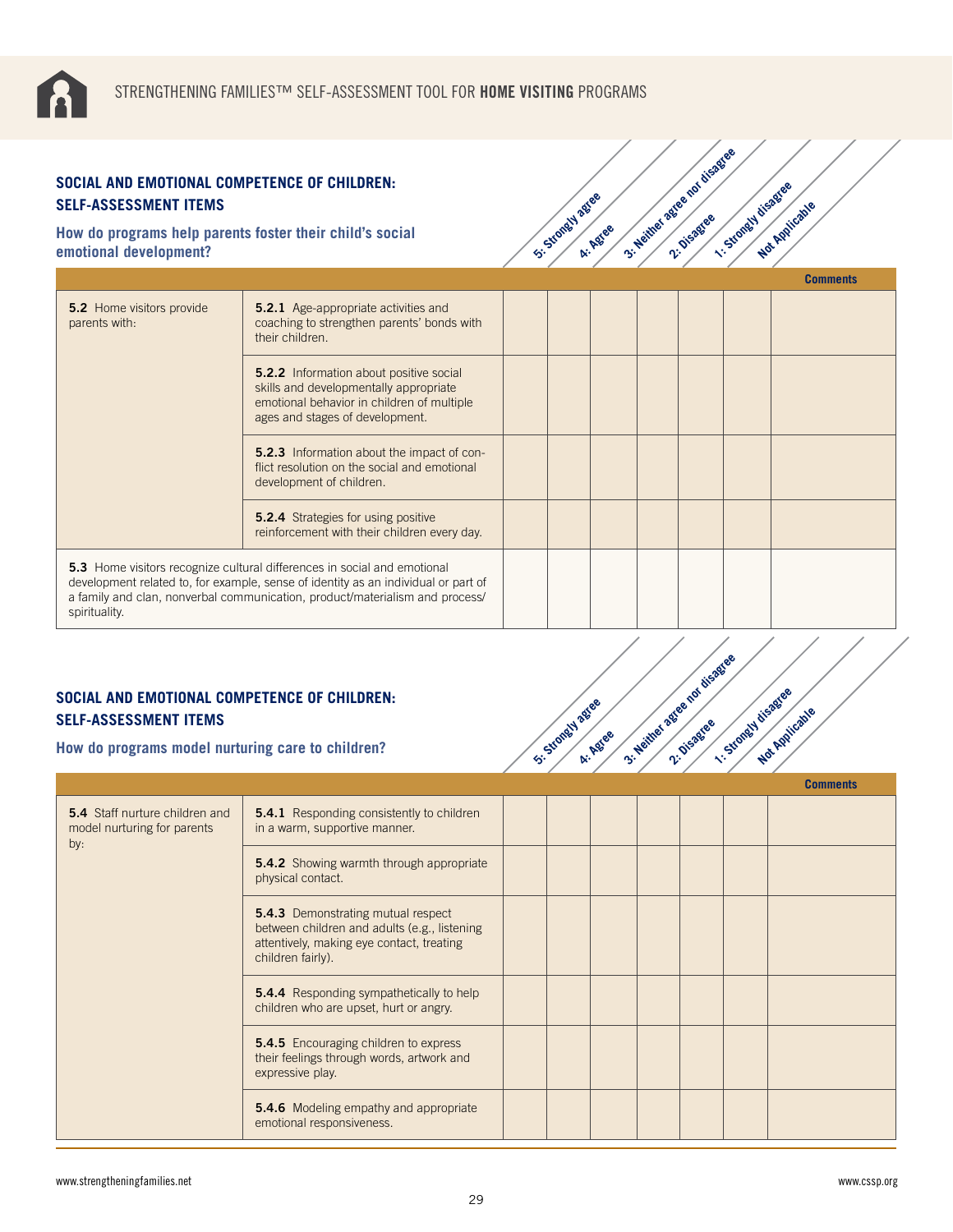

| SOCIAL AND EMOTIONAL COMPETENCE OF CHILDREN:<br><b>SELF-ASSESSMENT ITEMS</b><br>How do programs model nurturing care to children? |                                                                                                                                                                                                                                              | Si-Strangy Agree | A: Agree | 3- Neither astee not disase | 1-Strongy disagree | Not Applicable  |
|-----------------------------------------------------------------------------------------------------------------------------------|----------------------------------------------------------------------------------------------------------------------------------------------------------------------------------------------------------------------------------------------|------------------|----------|-----------------------------|--------------------|-----------------|
|                                                                                                                                   |                                                                                                                                                                                                                                              |                  |          |                             |                    | <b>Comments</b> |
| <b>5.5</b> Staff receive training.<br>consultation and ongoing<br>coaching to support their<br>skills in supporting children's    | 5.5.1 Fostering children's social and<br>emotional development in the context of<br>their culture and language.                                                                                                                              |                  |          |                             |                    |                 |
| social emotional development,<br>including:                                                                                       | 5.5.2 Recognizing behavioral/emotional<br>problems or developmental delays.                                                                                                                                                                  |                  |          |                             |                    |                 |
|                                                                                                                                   | 5.5.3 Understanding the impact of loss<br>or trauma on children and how to respond<br>appropriately.                                                                                                                                         |                  |          |                             |                    |                 |
|                                                                                                                                   | 5.5.4 Recognizing the role of sensory<br>awareness and integration in social emotion-<br>al development and understanding how to<br>promote it.                                                                                              |                  |          |                             |                    |                 |
|                                                                                                                                   | 5.5.5 Understanding gender differences in<br>child rearing and its impact on social and<br>emotional development.                                                                                                                            |                  |          |                             |                    |                 |
|                                                                                                                                   | 5.5.6 Promoting positive relationships<br>between children living in the same<br>household.                                                                                                                                                  |                  |          |                             |                    |                 |
|                                                                                                                                   | 5.5.7 Understanding how mental health<br>and wellness affect family relationships<br>and the developmental processes of young<br>children.                                                                                                   |                  |          |                             |                    |                 |
|                                                                                                                                   | 5.5.8 Recognizing and responding to the<br>impact of child or parental trauma on<br>parent-child relationships.                                                                                                                              |                  |          |                             |                    |                 |
| birth.                                                                                                                            | 5.6 Home visitors help parents (mothers, fathers and/or others in a primary<br>parent role) understand the link between how they felt about their baby before<br>he/she was born and how they form attachments with their baby after his/her |                  |          |                             |                    |                 |

3: Neither agree nor disagree<br>2: Neither agreement is so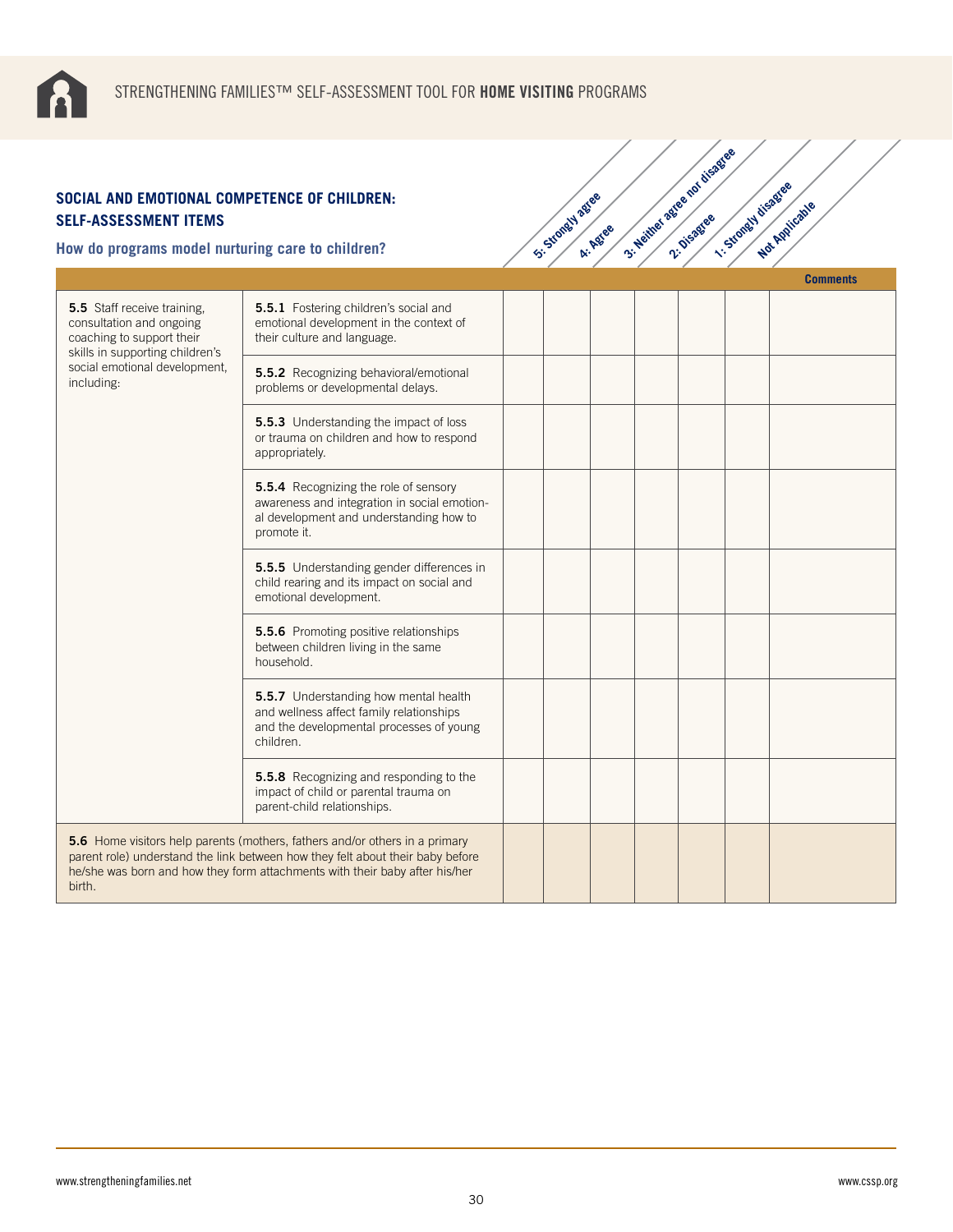

**How do programs include children's social and emotional development activities in programming?**

|                                                                                                                               |                                                                                                                                                                                                   |  |  |  | <b>Comments</b> |
|-------------------------------------------------------------------------------------------------------------------------------|---------------------------------------------------------------------------------------------------------------------------------------------------------------------------------------------------|--|--|--|-----------------|
| <b>5.7</b> The program supports<br>children's social and emotional<br>development with intentional                            | <b>5.7.1</b> Encouraging children to express their<br>feelings.                                                                                                                                   |  |  |  |                 |
| practices that include:                                                                                                       | <b>5.7.2</b> Encouraging and reinforcing social<br>skills such as sharing, taking turns and<br>cooperative play.                                                                                  |  |  |  |                 |
|                                                                                                                               | 5.7.3 Actively involving children in solving<br>conflicts and problems (e.g., helping<br>children to talk out problems and think of<br>solutions; sensitizing children to feelings of<br>others). |  |  |  |                 |
|                                                                                                                               | 5.7.4 Setting clear expectations and limits<br>for behavior.                                                                                                                                      |  |  |  |                 |
|                                                                                                                               | 5.7.5 Helping children separate emotions<br>from actions (e.g., not reacting by hitting<br>even when angry).                                                                                      |  |  |  |                 |
|                                                                                                                               | 5.7.6 Making themselves and/or other<br>designated home visitors available to parents<br>if parents need to talk.                                                                                 |  |  |  |                 |
| <b>5.8</b> Mental health consultants<br>assist staff in integrating social<br>emotional development into<br>everyday work by: | 5.8.1 Providing coaching on how to<br>develop a healthy program environment for<br>social and emotional learning.                                                                                 |  |  |  |                 |
|                                                                                                                               | 5.8.2 Providing support for staff working<br>with children and parents around social<br>and emotional issues, including challenging<br>behaviors.                                                 |  |  |  |                 |

**5: Strongly agree** 

**4: Agree** 

3: Neither agree nor disagree<br>2: Neither agreement is so

**1: Strongly disagree**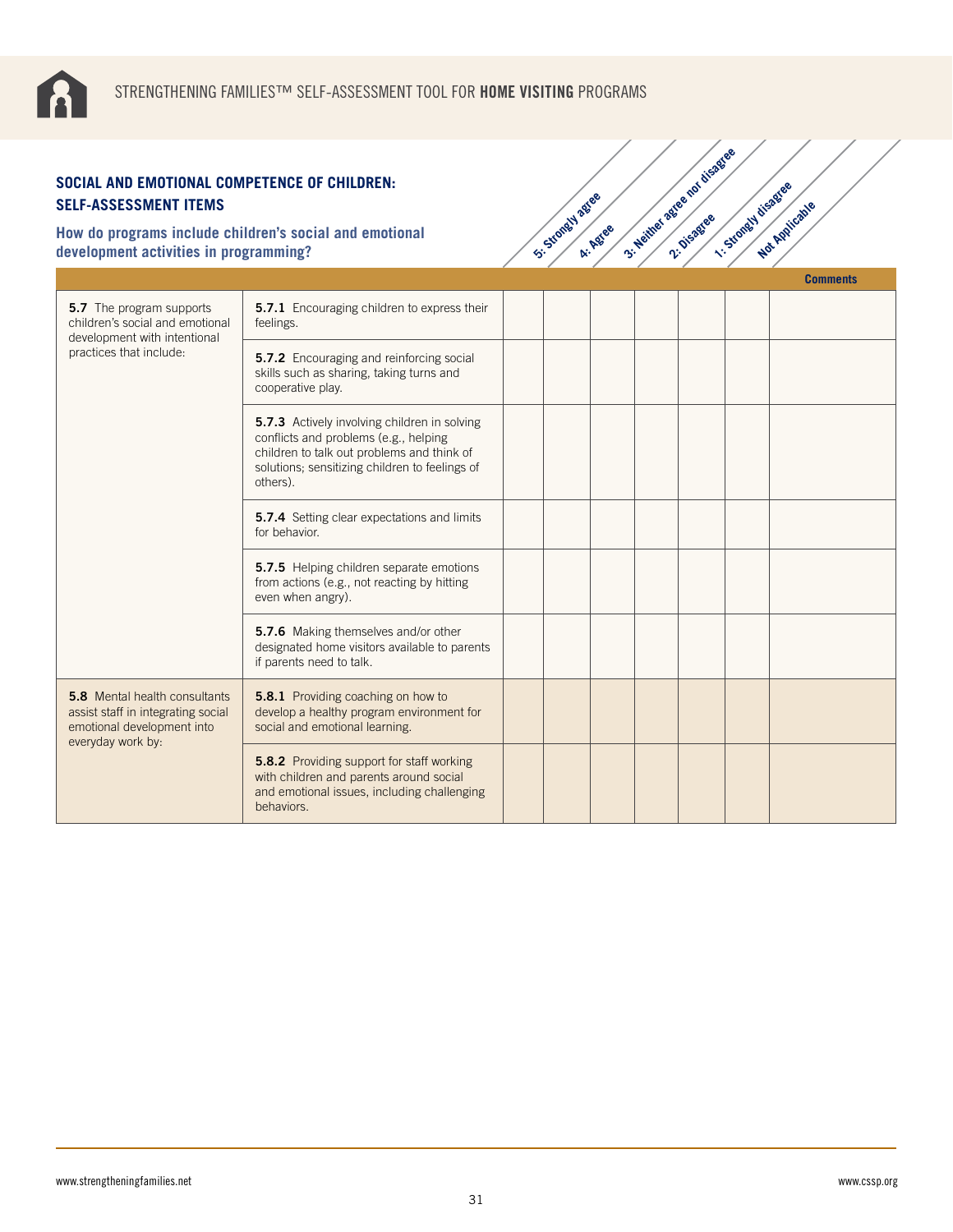| SOCIAL AND EMOTIONAL COMPETENCE OF CHILDREN:<br><b>SELF-ASSESSMENT ITEMS</b>                                                                                                                  |                                                                                                                                                                                       |                |          | 3- Neilhel astee not disase |                      |                 |
|-----------------------------------------------------------------------------------------------------------------------------------------------------------------------------------------------|---------------------------------------------------------------------------------------------------------------------------------------------------------------------------------------|----------------|----------|-----------------------------|----------------------|-----------------|
| identity and learn to interact in a diverse society?                                                                                                                                          | How do programs help children develop a positive cultural                                                                                                                             | Si Standy ages | A: Agree |                             | 1. Strately disastee | Not Applicable  |
|                                                                                                                                                                                               |                                                                                                                                                                                       |                |          |                             |                      | <b>Comments</b> |
| 5.9 The program welcomes<br>and affirms the cultures of<br>families it serves by:                                                                                                             | 5.9.1 Implementing activities that include<br>meaningful and relevant activities, stories<br>and discussions regarding cultural and<br>linguistic differences.                        |                |          |                             |                      |                 |
|                                                                                                                                                                                               | 5.9.2 Inviting families to define and express<br>their ethnicity or culture.                                                                                                          |                |          |                             |                      |                 |
|                                                                                                                                                                                               | 5.9.3 Including appropriate resources such<br>as books and toys that expose children to<br>role models from their own and other<br>cultural backgrounds.                              |                |          |                             |                      |                 |
| <b>5.10</b> Staff receive training on<br>cultural differences and social<br>and emotional development,<br>especially differences in:                                                          | <b>5.10.1</b> How the sense of identity is fostered<br>as an individual and/or as part of a family or<br>clan in different cultures.                                                  |                |          |                             |                      |                 |
|                                                                                                                                                                                               | <b>5.10.2</b> The extent to which nonverbal com-<br>munication is predominant across cultures.                                                                                        |                |          |                             |                      |                 |
|                                                                                                                                                                                               | <b>5.10.3</b> Diverse cultural views of indicators<br>of success and appropriate child<br>development.                                                                                |                |          |                             |                      |                 |
| 5.11 Staff are encouraged<br>to enhance their own                                                                                                                                             | 5.11.1 Being encouraged to share and<br>reflect on their own cultural background.                                                                                                     |                |          |                             |                      |                 |
| appreciation for different<br>races, ethnicities, sexual<br>orientations, languages and<br>cultural expressions by:                                                                           | 5.11.2 Being provided with professional<br>development opportunities that allow them<br>to learn more about the history and experi-<br>ences of different racial and cultural groups. |                |          |                             |                      |                 |
|                                                                                                                                                                                               | 5.11.3 Being trained in how to sensitively<br>ask questions about each family's specific<br>experiences and cultural perspectives.                                                    |                |          |                             |                      |                 |
| 5.12 Program policies and practices support the preservation of home lan-<br>guages/dialects of children, families and staff.                                                                 |                                                                                                                                                                                       |                |          |                             |                      |                 |
| <b>5.13</b> The program's mental health consultant offers consultation that is<br>respectful of differences in parenting and child behaviors that stem from<br>traditions and cultural roots. |                                                                                                                                                                                       |                |          |                             |                      |                 |

3: Neither agree nor disagree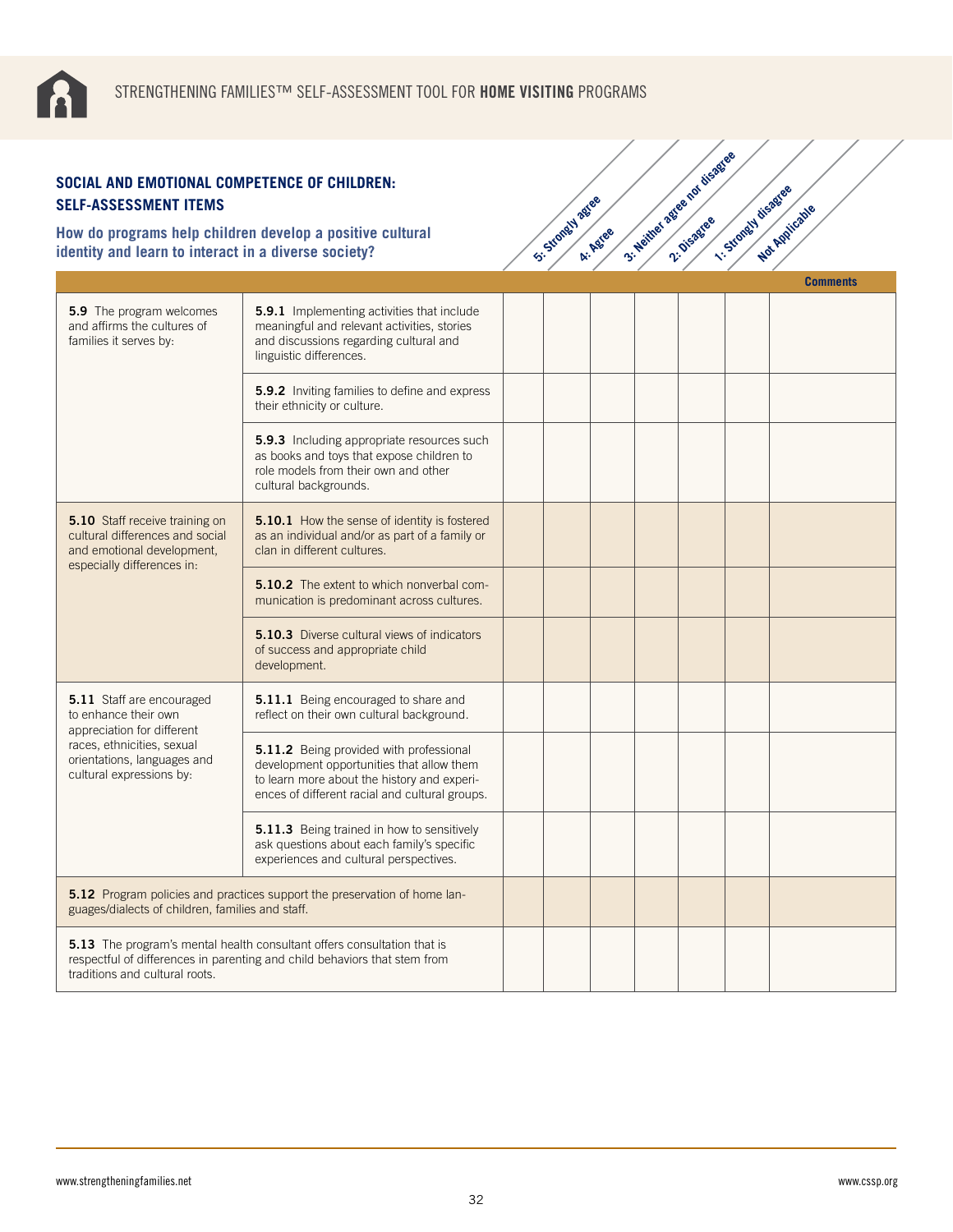<span id="page-32-0"></span>

#### **RESPONDING TO POSSIBLE CHILD ABUSE OR NEGLECT**

One responsibility of home visiting programs is to respond to observations of possible child abuse and neglect. Home visitors are mandatory reporters of child abuse and neglect in most states and should receive training every year on state reporting requirements. However, long before a report needs to be made, staff can also respond positively and supportively to counteract early indicators of potential risk for future maltreatment. The following items capture best practices for programs that effectively work with child welfare officials.

3: Neither agree nor disagree<br>2: Neither agreement is so

## **HOW DO PROGRAMS RESPOND TO POSSIBLE CHILD ABUSE OR NEGLECT**?

| <b>HOW DO PROGRAMS RESPOND TO POSSIBLE CHILD ABUSE</b><br><b>OR NEGLECT?</b>                                                                                                |                                                                                                                                                                                                                                                                                                                                                                                                         | S .: Standy J agree | A: Agree | 3- Neilhel agree not disage | 1. Strangy disagree | Not Applicable  |
|-----------------------------------------------------------------------------------------------------------------------------------------------------------------------------|---------------------------------------------------------------------------------------------------------------------------------------------------------------------------------------------------------------------------------------------------------------------------------------------------------------------------------------------------------------------------------------------------------|---------------------|----------|-----------------------------|---------------------|-----------------|
|                                                                                                                                                                             |                                                                                                                                                                                                                                                                                                                                                                                                         |                     |          |                             |                     | <b>Comments</b> |
| 6.1 When children enter the<br>program, staff discuss child<br>abuse and neglect prevention<br>with parents and caretakers.<br>This discussion includes<br>explanations of: | <b>6.1.1</b> The program's policies and practices<br>that are designed to keep children safe from<br>harm.                                                                                                                                                                                                                                                                                              |                     |          |                             |                     |                 |
|                                                                                                                                                                             | 6.1.2 Staff members' responsibility as<br>mandatory child abuse reporters.                                                                                                                                                                                                                                                                                                                              |                     |          |                             |                     |                 |
|                                                                                                                                                                             | <b>6.1.3</b> How the state defines child abuse and<br>neglect.                                                                                                                                                                                                                                                                                                                                          |                     |          |                             |                     |                 |
|                                                                                                                                                                             | 6.1.4 The program's protocols regarding<br>child abuse and neglect reports.                                                                                                                                                                                                                                                                                                                             |                     |          |                             |                     |                 |
| 6.2 All staff members are trained according to their state's mandatory child<br>abuse reporting laws.                                                                       |                                                                                                                                                                                                                                                                                                                                                                                                         |                     |          |                             |                     |                 |
| <b>6.3</b> Staff receive additional<br>training on child abuse and<br>neglect including:                                                                                    | <b>6.3.1</b> Recognizing and responding to early<br>signs of possible child abuse and neglect,<br>including physical and behavioral indicators.                                                                                                                                                                                                                                                         |                     |          |                             |                     |                 |
|                                                                                                                                                                             | 6.3.2 Following the program's protocols for<br>reporting child abuse and neglect.                                                                                                                                                                                                                                                                                                                       |                     |          |                             |                     |                 |
|                                                                                                                                                                             | 6.3.3 Understanding how cases are gener-<br>ally handled once a report is made.                                                                                                                                                                                                                                                                                                                         |                     |          |                             |                     |                 |
|                                                                                                                                                                             | 6.3.4 Recognizing cultural practices that<br>can trigger reporting of child abuse and<br>neglect (e.g., the practice of coining to treat<br>fevers, the use of corporal punishment for<br>toilet training, leaving a young sibling in the<br>care of an older sibling under the age of ten)<br>and respectfully discussing ways that par-<br>ents can prevent the likelihood of mandatory<br>reporting. |                     |          |                             |                     |                 |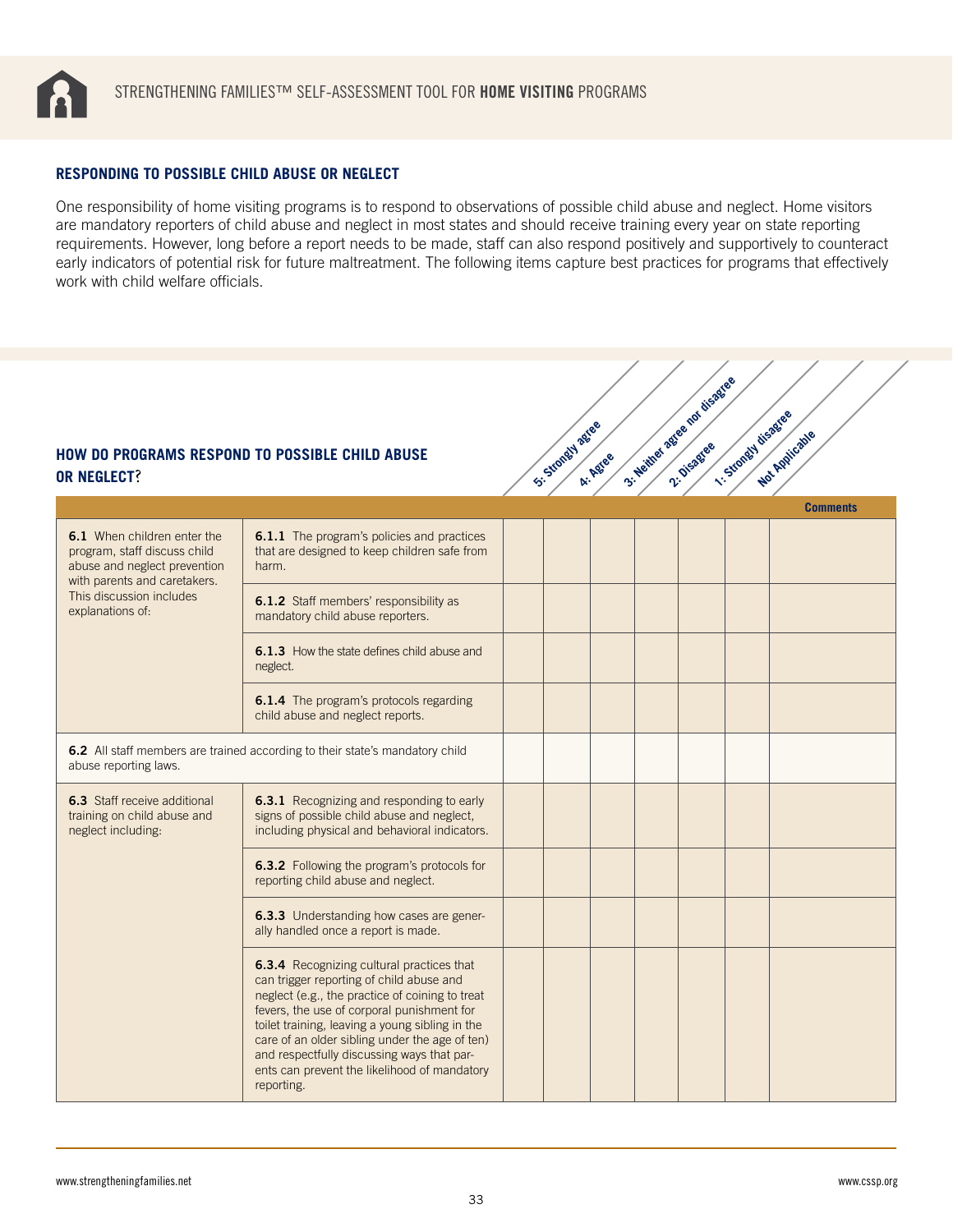

# **HOW DO PROGRAMS RESPOND TO POSSIBLE CHILD ABUSE OR NEGLECT**?

| OR NEGLECT?                                                                                                                                                                                                            | <b>10W DO PROGRAMS RESPOND TO POSSIBLE CHILD ABUSE</b>                                                                                                                  | Si-Standy agree | A: Agree | 3- Neither agree not disage | · Strongy disastee | Not Applicable  |
|------------------------------------------------------------------------------------------------------------------------------------------------------------------------------------------------------------------------|-------------------------------------------------------------------------------------------------------------------------------------------------------------------------|-----------------|----------|-----------------------------|--------------------|-----------------|
|                                                                                                                                                                                                                        |                                                                                                                                                                         |                 |          |                             |                    | <b>Comments</b> |
| 6.4 The program's protocols<br>for reporting possible child<br>abuse and neglect:                                                                                                                                      | 6.4.1 Are consistent with state child welfare<br>reporting guidelines.                                                                                                  |                 |          |                             |                    |                 |
|                                                                                                                                                                                                                        | 6.4.2 Are reviewed annually or anytime<br>changes are made to state guidelines.                                                                                         |                 |          |                             |                    |                 |
| <b>6.5</b> Staff members are<br>trained that when a child<br>abuse or neglect report needs<br>to be filed, they have specific<br>responsibilities to both the<br>child welfare agency and to<br>families that include: | 6.5.1 Coordinating with investigative<br>authorities to ensure that staff actions and<br>interactions with the family do not hinder the<br>investigation.               |                 |          |                             |                    |                 |
|                                                                                                                                                                                                                        | 6.5.2 Providing objective and accurate<br>information on the concerns that led to<br>the report, as well as information on family<br>strengths.                         |                 |          |                             |                    |                 |
|                                                                                                                                                                                                                        | 6.5.3 Explaining their status as mandated<br>reporters to families and their commitment to<br>the goal of keeping children safe.                                        |                 |          |                             |                    |                 |
|                                                                                                                                                                                                                        | 6.5.4 Striving to be calm, caring and<br>supportive of the family during the reporting<br>process.                                                                      |                 |          |                             |                    |                 |
|                                                                                                                                                                                                                        | 6.5.5 Answering questions that the family<br>may have regarding the reporting process<br>and how the Child Protective Services<br>system typically responds.            |                 |          |                             |                    |                 |
|                                                                                                                                                                                                                        | 6.5.6 Offering support for families by<br>answering questions, connecting them to re-<br>sources they may need, listening attentively<br>and providing friendly advice. |                 |          |                             |                    |                 |
| <b>6.6</b> If a child is placed into<br>child welfare custody, staff are<br>trained to continue to support<br>the child and the family by:                                                                             | <b>6.6.1</b> Maintaining contact with the child and<br>family, if possible.                                                                                             |                 |          |                             |                    |                 |
|                                                                                                                                                                                                                        | 6.6.2 Advocating for the family within the<br>Child Protective Services system, when<br>possible.                                                                       |                 |          |                             |                    |                 |
|                                                                                                                                                                                                                        | 6.6.3 Helping parents connect with re-<br>sources to help reunite them with their child.                                                                                |                 |          |                             |                    |                 |

3: Neither agree nor disagree<br>2: Neither agreement is so